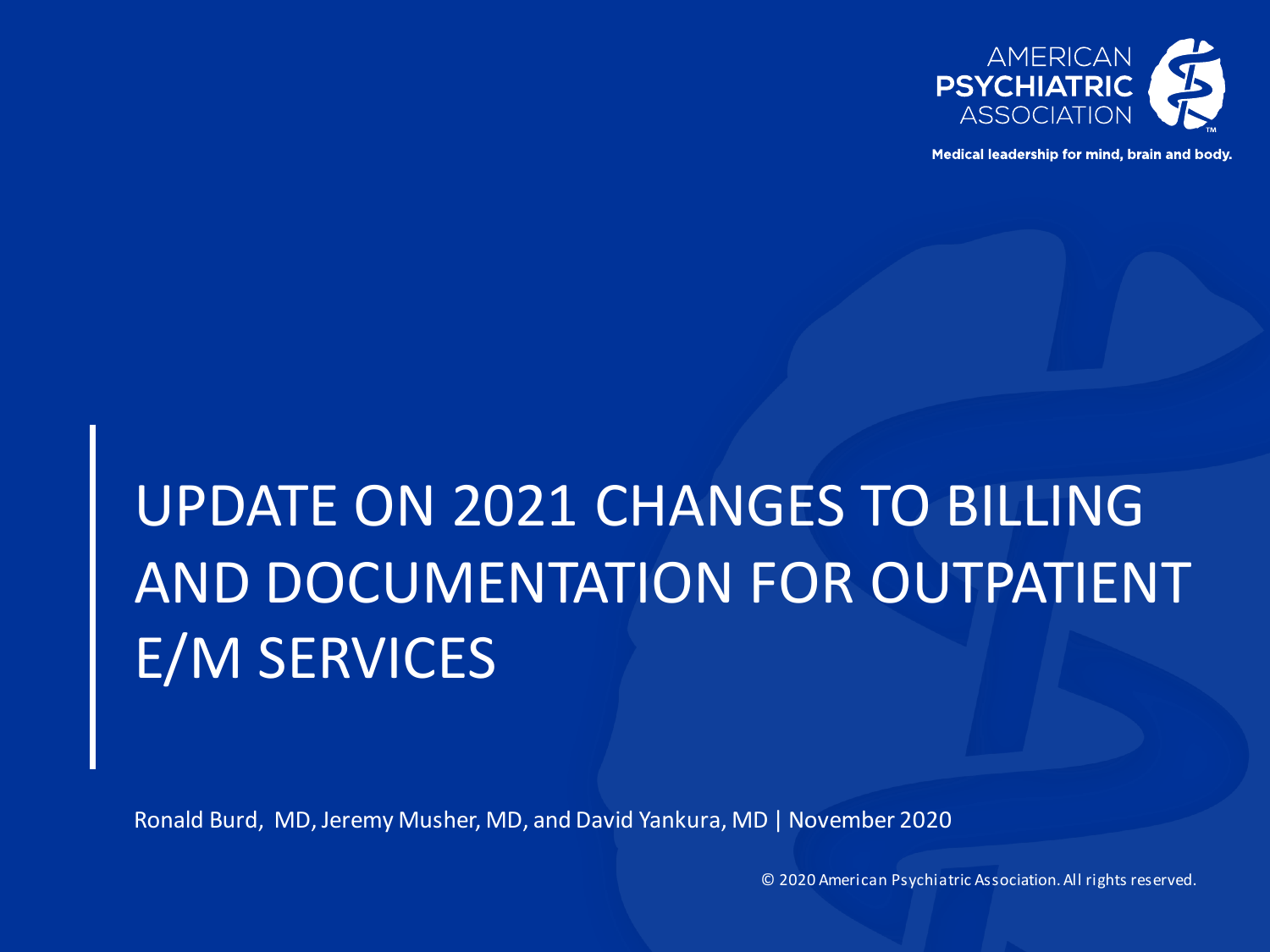



#### **Ronald Burd, MD, DLFAPA**

Sanford Health

- Member, APA Council on Healthcare Systems and Financing
- Ad-Hoc Member and former Chair, APA Committee on RBRVS, Codes and Reimbursement
- Alt Advisor, AMA/Specialty Society RVS Update Committee

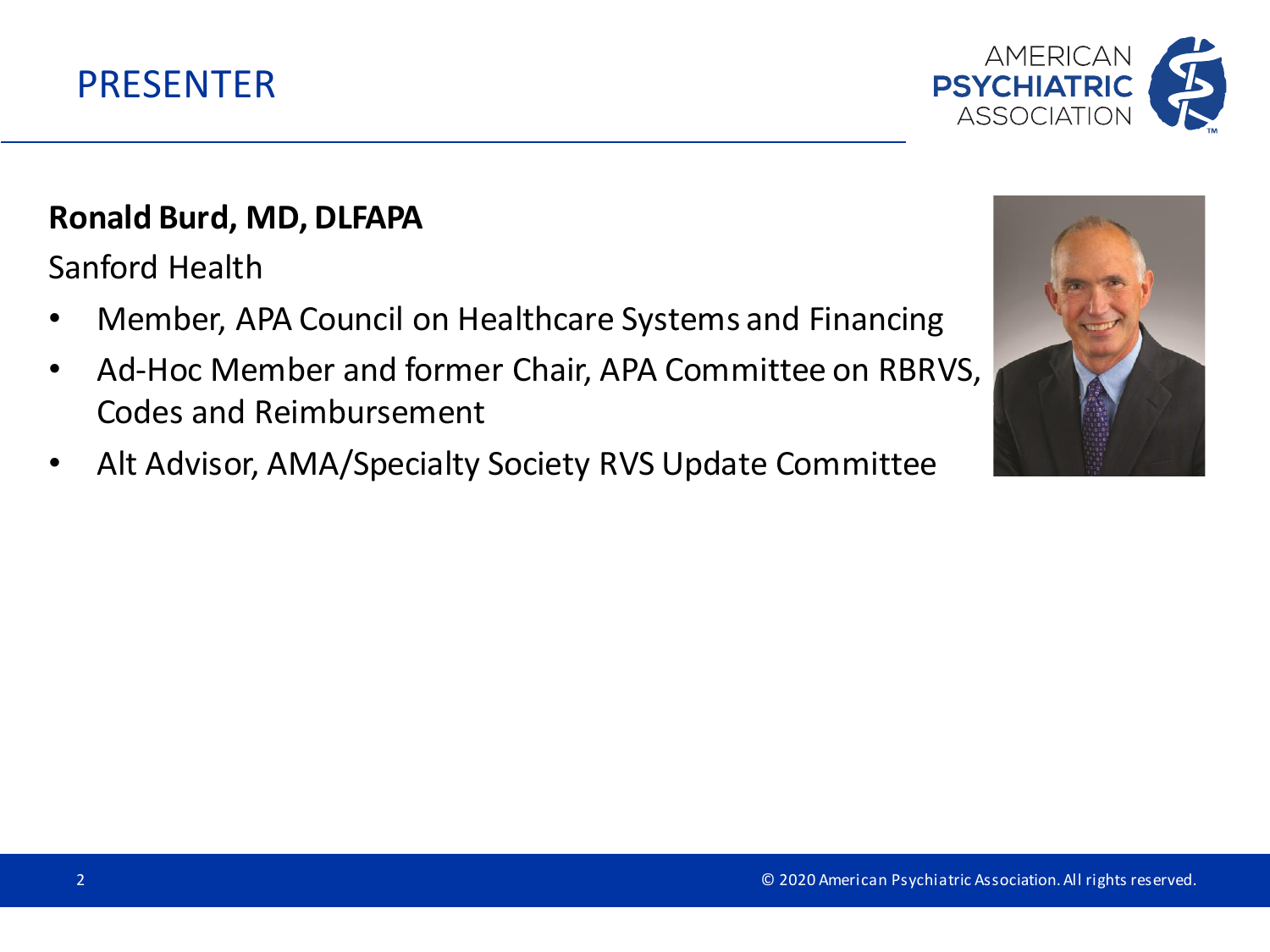#### PANELISTS

#### **Jeremy Musher, MD, DLFAPA**

Chief Medical Officer and Chief Clinical Officer, Springstone

- Member, APA Committee on RBRVS, Codes & Reimbursement
- Advisor, AMA CPT Editorial Panel
- Advisor, AMA/Specialty Society RVS Update Committee

#### **David Yankura, MD**

Medical Director of Coding & Compliance Assistant Professor of Psychiatry Western Psychiatric Hospital of UPMC

- Member, APA Committee on RBRVS, Codes & Reimbursement
- Alternate Rep, AMA/Specialty Society RVS Update Committee





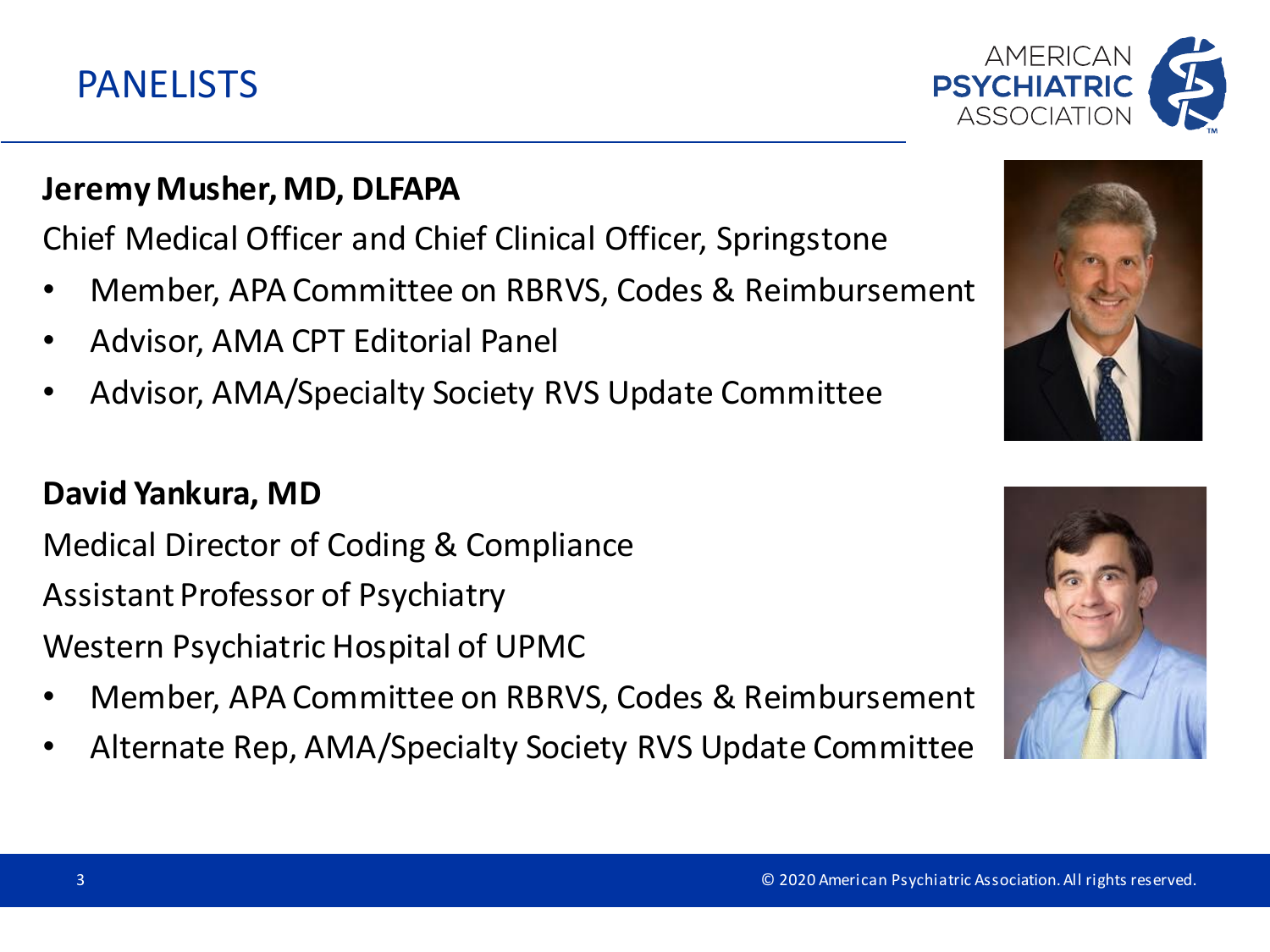



- With respect to the following presentation, there has been no relevant (direct or indirect) financial relationship between the speakers (and/or spouse/partner) and any for-profit company which could be considered a conflict of interest
- The presentation, slides, and panel discussion represent the opinion of the presenter and panel members
- Review the most recent edition of the CPT manual and check with your local Medicare carrier and/or commercial payers for any additional updates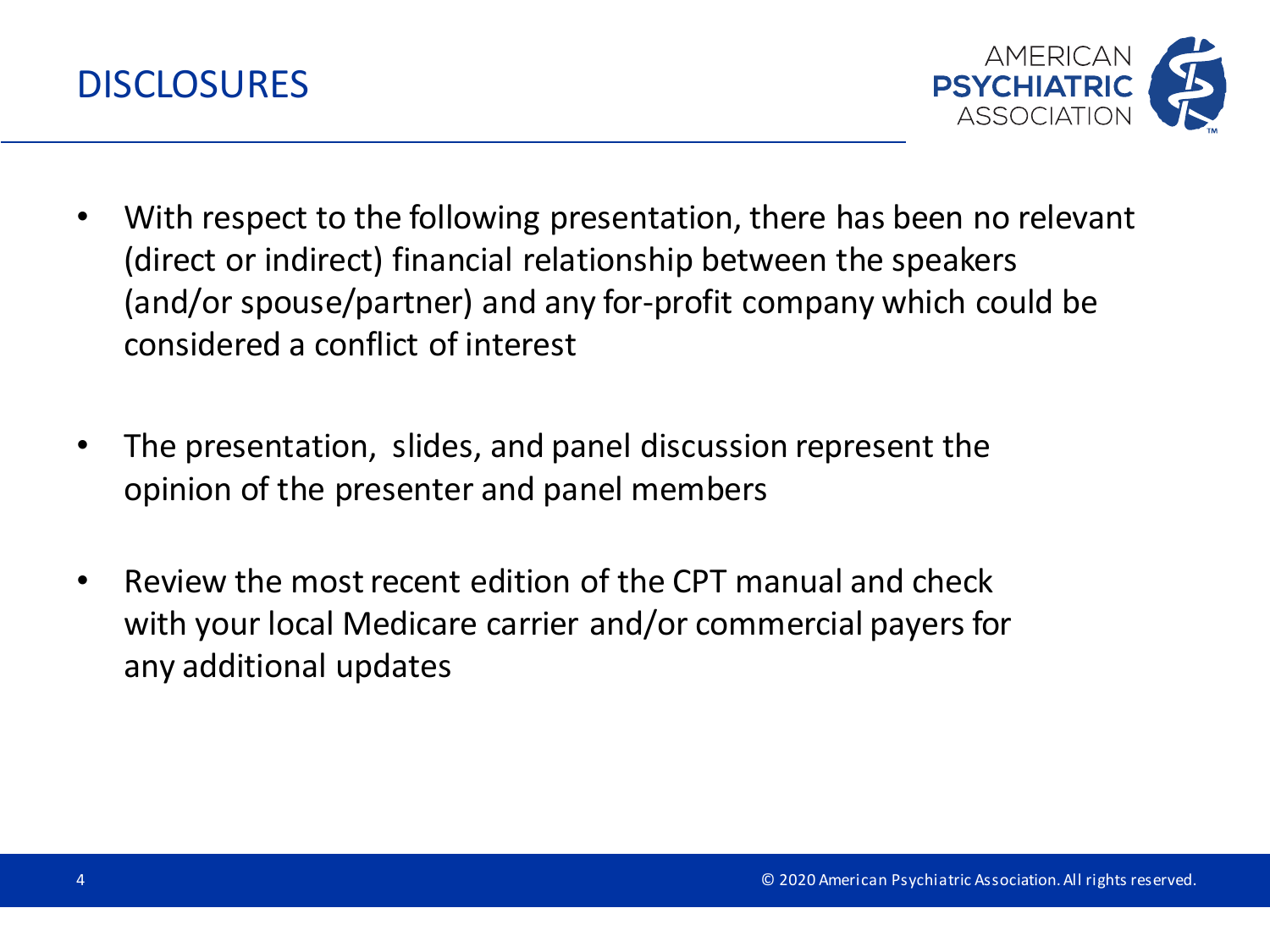

Medical leadership for mind, brain and body.

## 2021 UPDATE FOR E/M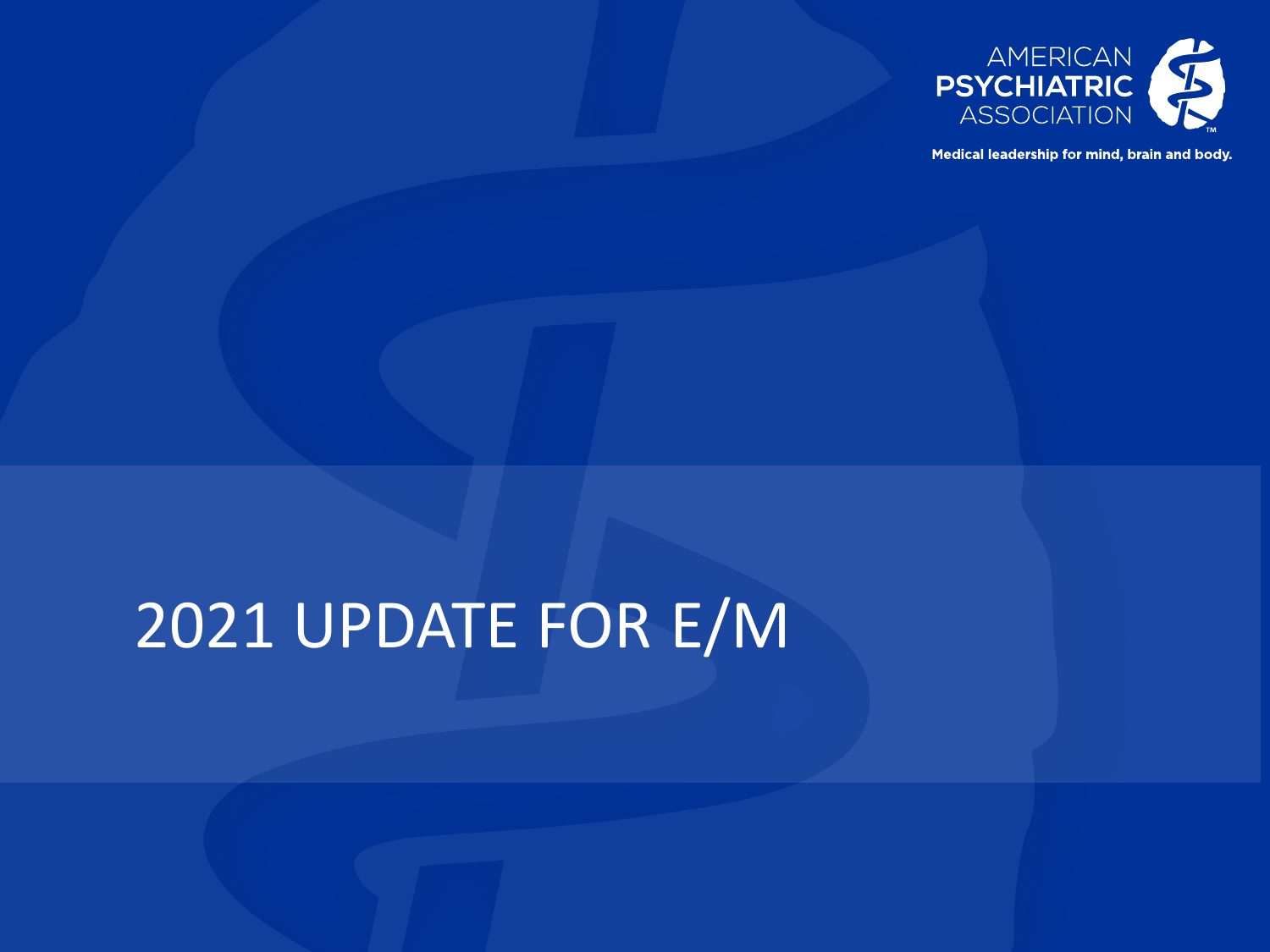



- 2021 code selection and documentation changes impact the **office/outpatient E/M services** (99201-99215) ONLY
- Code selection and documentation remains the same for ALL other E/M families of codes
- A CPT/RUC Workgroup is reviewing the remaining E/M family of codes to bring those in line with the office/outpatient E/M series of services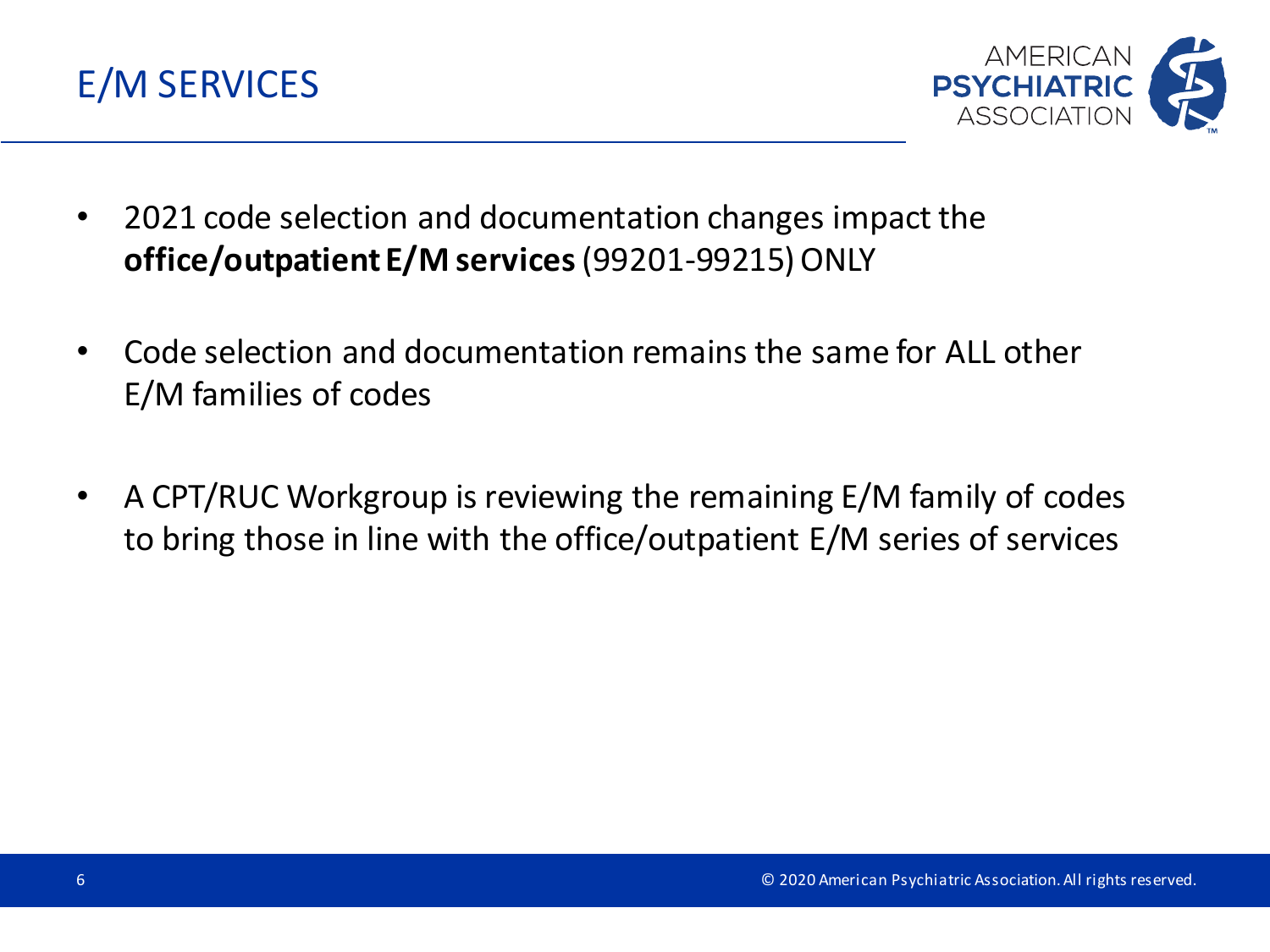

**Historically** 

- 3 Key components history, examination, medical decision making ("bullets")
- 3/3 needed initially, 2/3 follow ups
- Medical decision making is the complexity of:
	- Number of diagnosis and/or management option
	- Data reviewed
	- Risk of complications or comorbidities

The above remains the same in 2021 for ALL settings **EXCEPT** for the **OFFICE/OUTPATIENT E/M Codes (99202-99215)**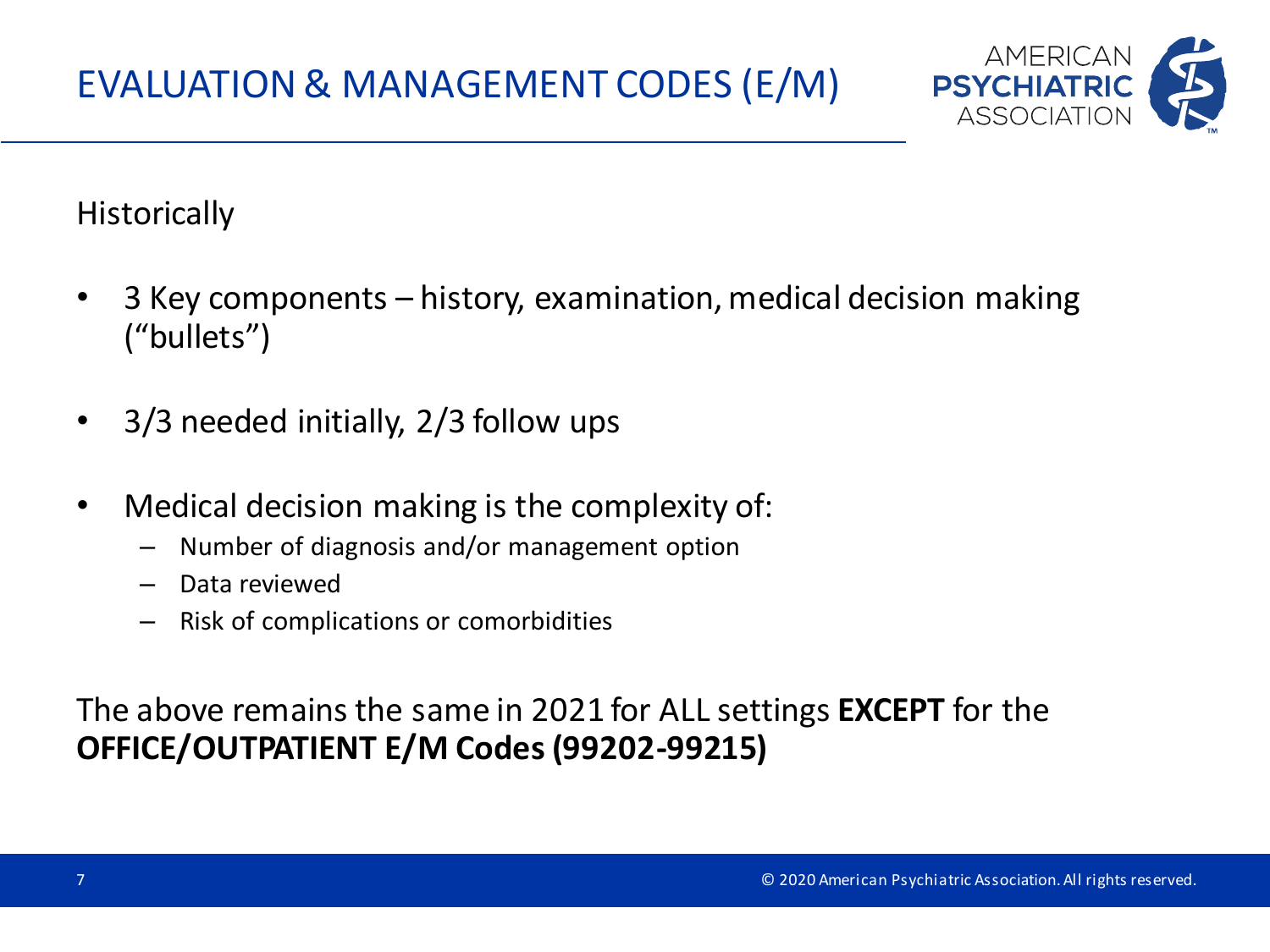

Medical leadership for mind, brain and body.

## OFFICE/OUTPATIENT E/M SERVICES (99202-99215)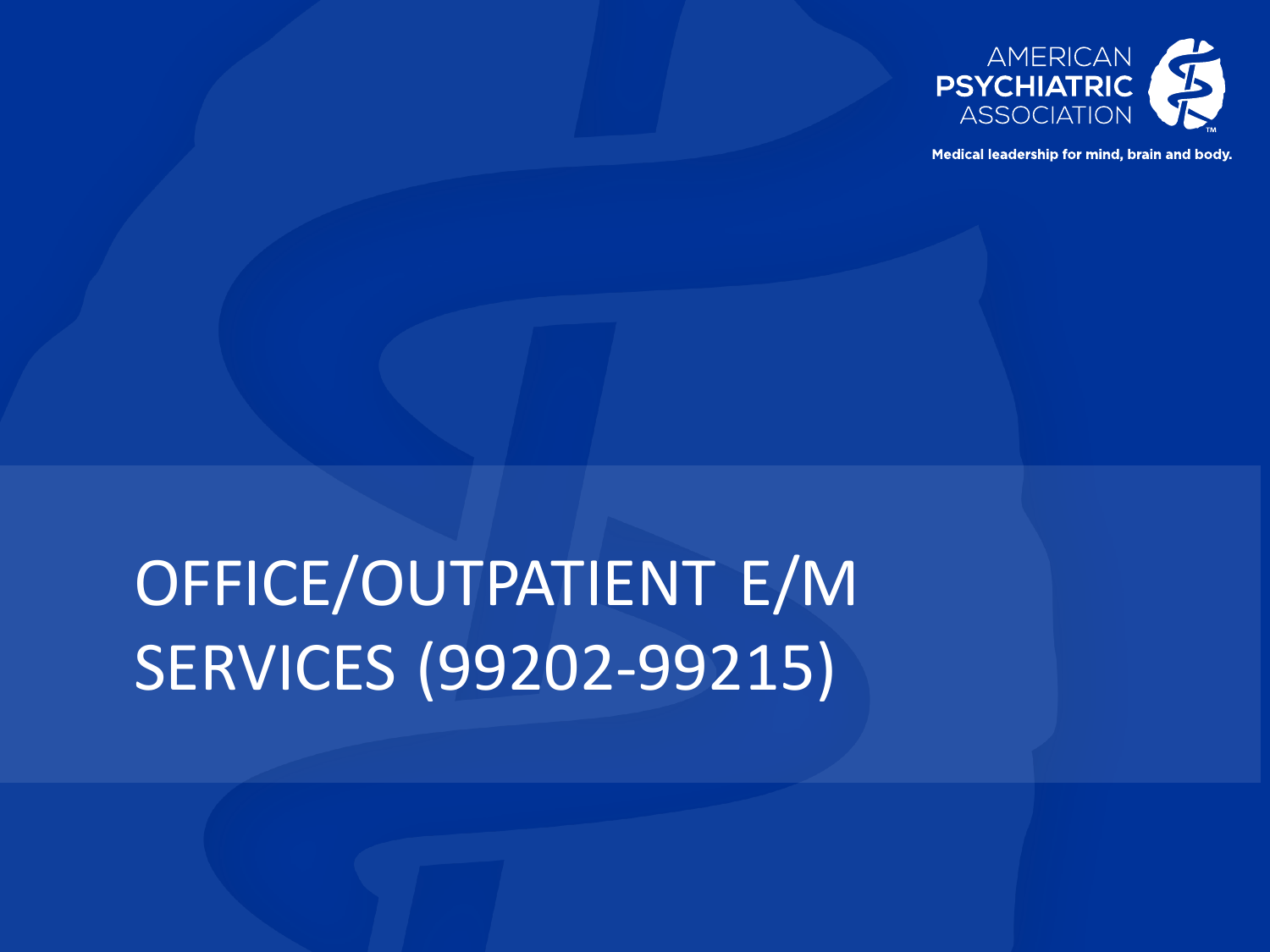

# BIG CHANGE

- Code selection can be done on the basis of **medical decision making (MDM)** or **total time on the date of the encounter**
- **The appropriate E/M code will be determined by MDM when providing an E/M service and psychotherapy at the same encounter** (time cannot be used to determine E/M when adding on psychotherapy)
- Documentation simplified
	- Code selection based on medical decision making MUST include information pertinent to that element
	- Documentation of history or exam not needed for billing but relevant information for good clinical care should be captured
	- Code selection based on total time MUST include the total time spent on the date of the encounter and a summary of relevant clinical activities
- Eliminated 99201
- New prolonged service code for use with Office/Outpatient E/M services (99417 for each 15 minutes beyond minimum time of 99205 or 99215)

*Revised Slide 11.25.2020*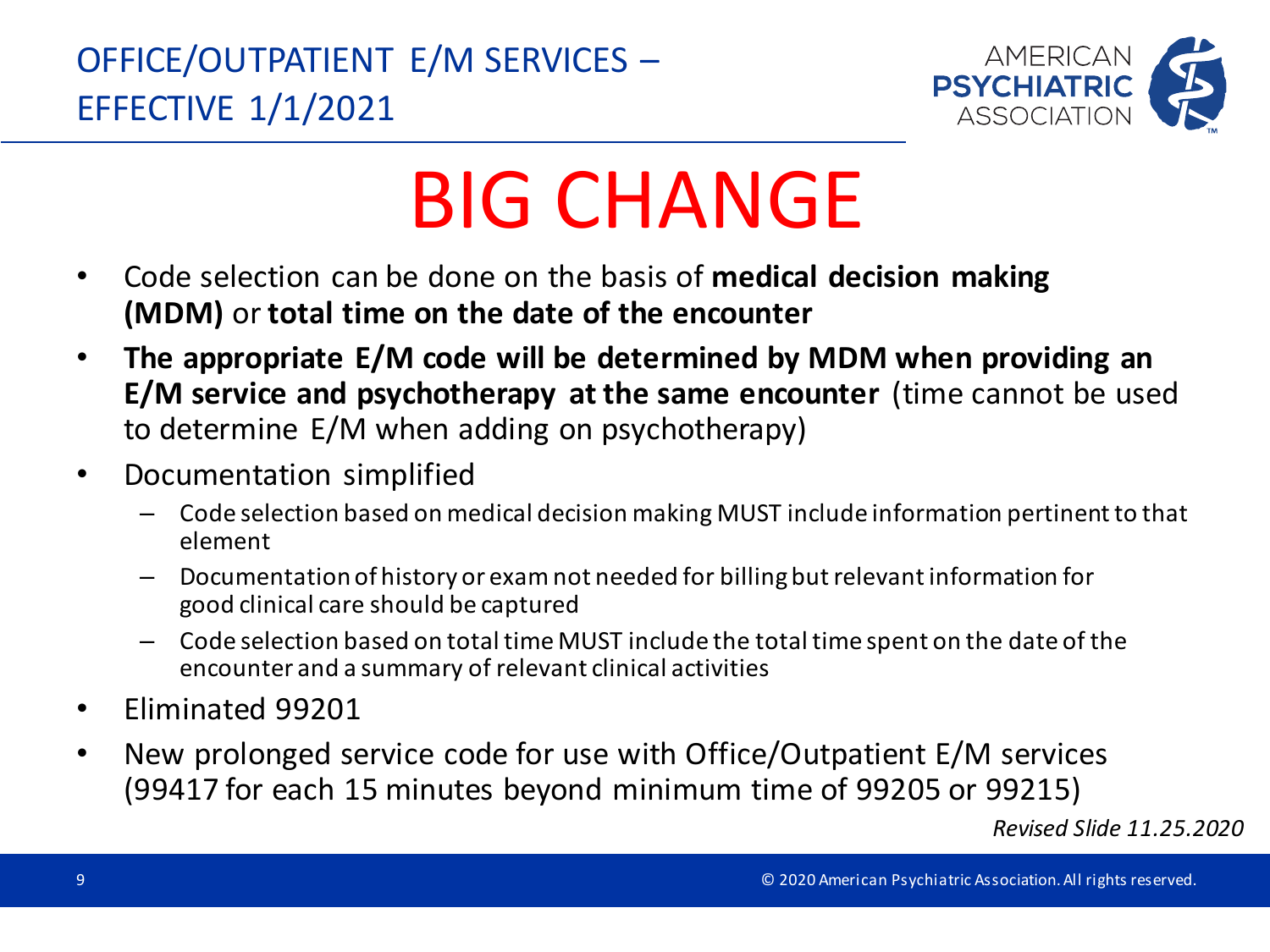

- "The nature and extent of the history and/or physical exam are determined by the treating physician reporting the service."
- "The extent of the history and physician examination is not an element in selection of the level of office or other outpatient codes."
- You should continue to document relevant information for medical/legal purposes and good clinical care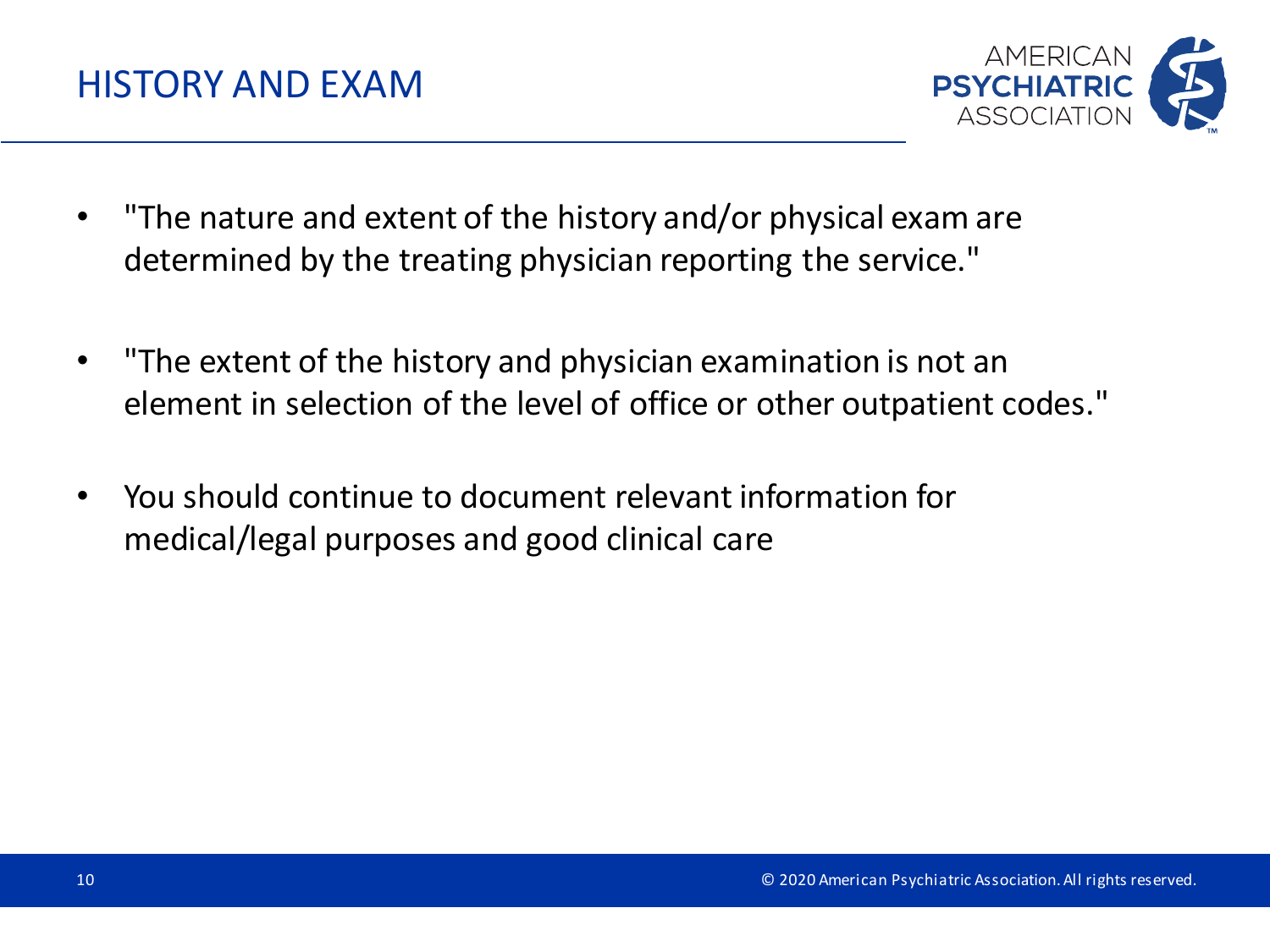

Modifications to the criteria for MDM

- Developed by a multispecialty CPT/RUC Workgroup
- Made to reduce variation between payers
- Attempted to align criteria with clinically intuitive concepts
- Used existing CMS and contractor tools to reduce disruption in coding patterns
- Used real-life examples in deliberations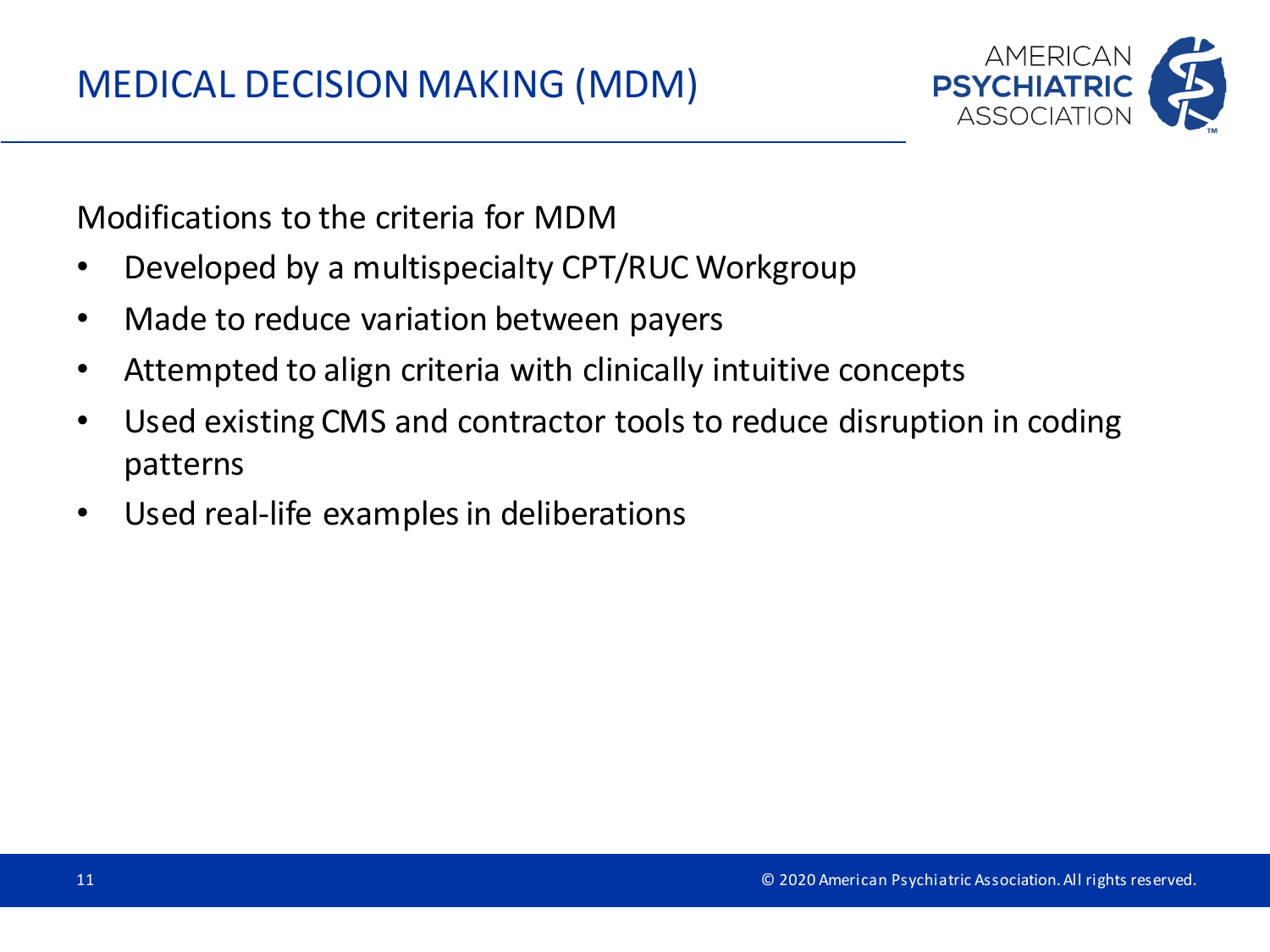

- Current CMS Table of Risk used as a foundation to create the Level of Decision Making Table
- Current CMS Contractor audit tools consulted to minimize disruption in MDM level criteria
- Removed ambiguous terms (eg, "mild") and defined previously ambiguous concepts (eg, "acute or chronic illness with systemic symptoms")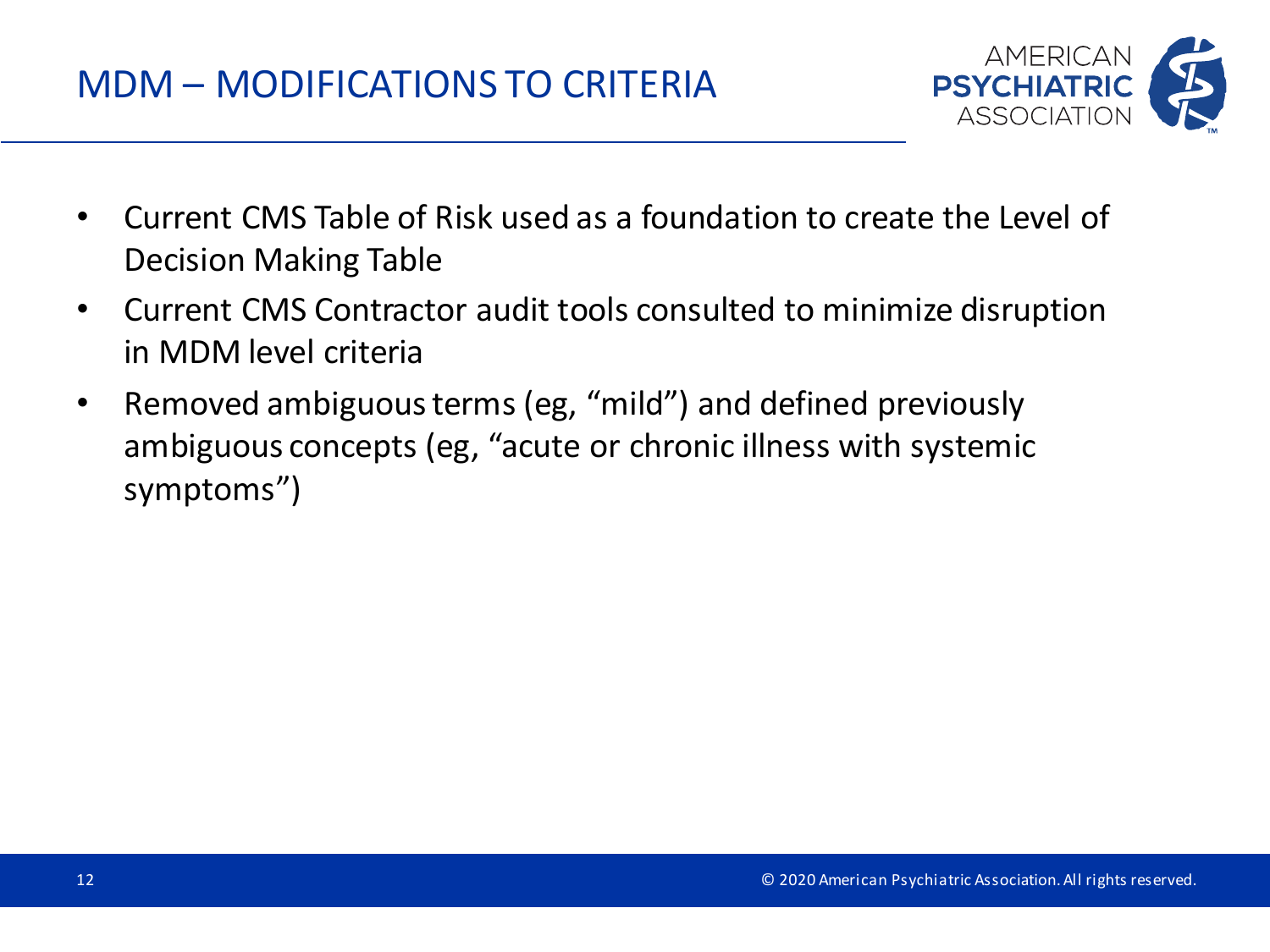#### MDM TABLE – OFFICE OUTPATIENT SERVICES ONLY



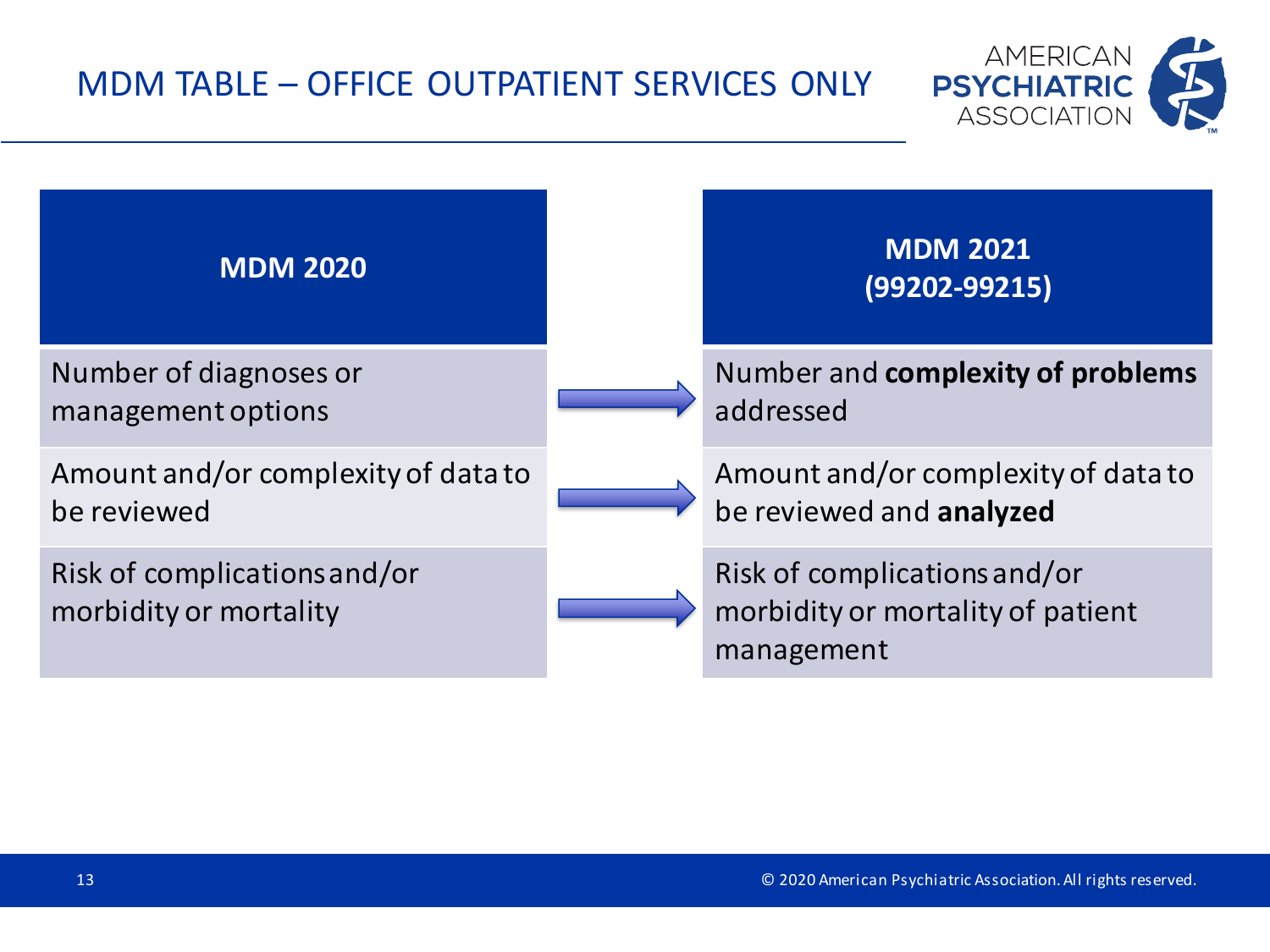

#### **Self-limited or minor problem:** *A problem that runs a definite and prescribed course, is transient in nature, and is not likely to permanently alter health status*

Examples:

67 year old with insomnia as deciding whether or not to travel during COVID pandemic. Suggested trial of melatonin.

34 year old who questions whether they have seasonal affective disorder and whether phototherapy is helpful. Discussion of use of phototherapy.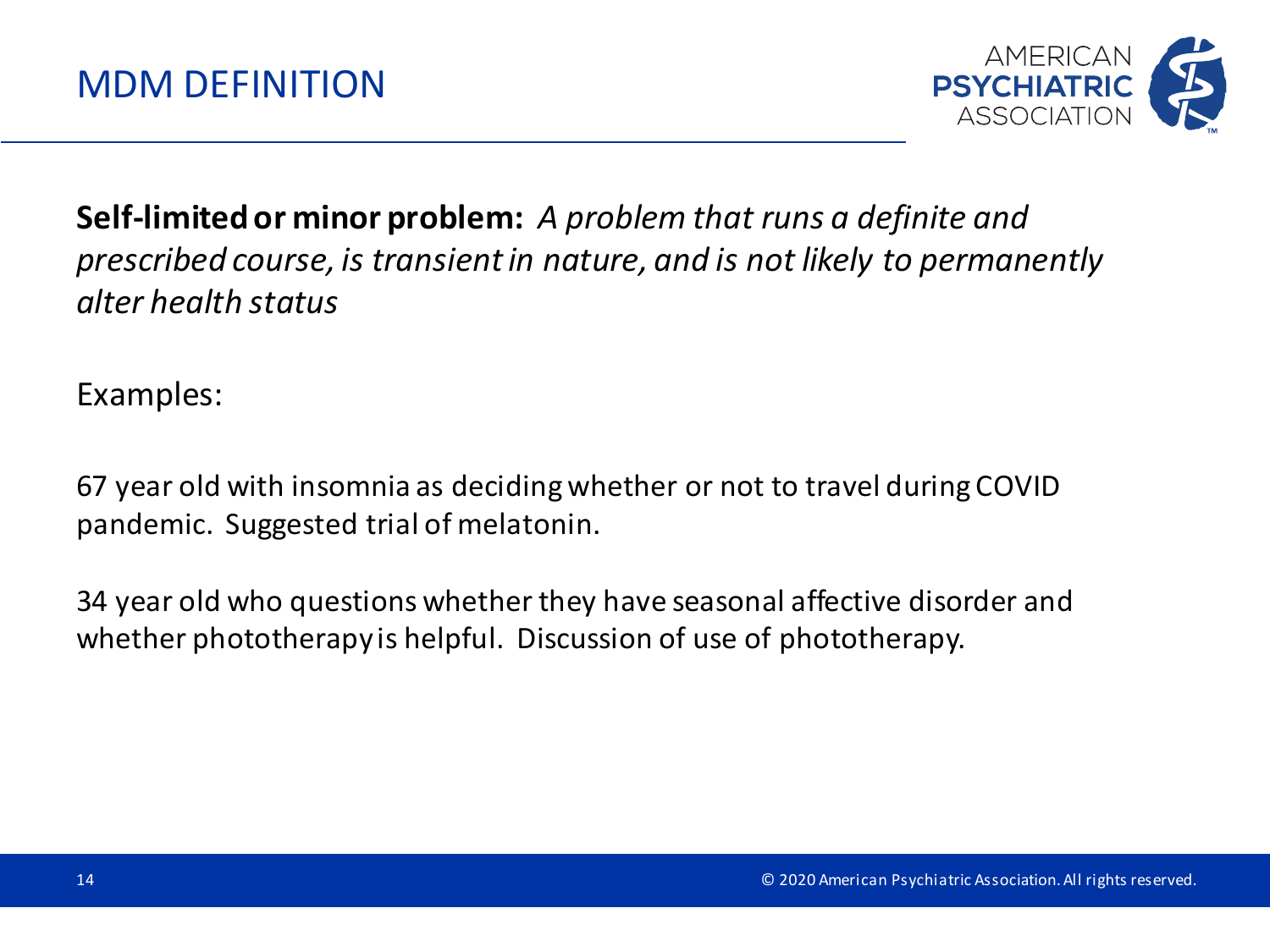

**Stable, chronic illness:** *A problem with an expected duration of at least a year or until the death of the patient. Stable for the purposes of categorizing medical decision making is defined by the specific treatment goals for an individual patient. A patient who is not at their treatment goal is not stable, even if the condition has not changed and there is no short-term threat to life or function. For the purpose of defining chronicity, conditions are treated as chronic whether or not stage or severity changes (eg, uncontrolled diabetes and controlled diabetes are a single chronic condition).*

Example:

50 year old with long-standing diagnosis of Bipolar, stable for years on regimen of Abilify and Wellbutrin, 6 months follow-up visit.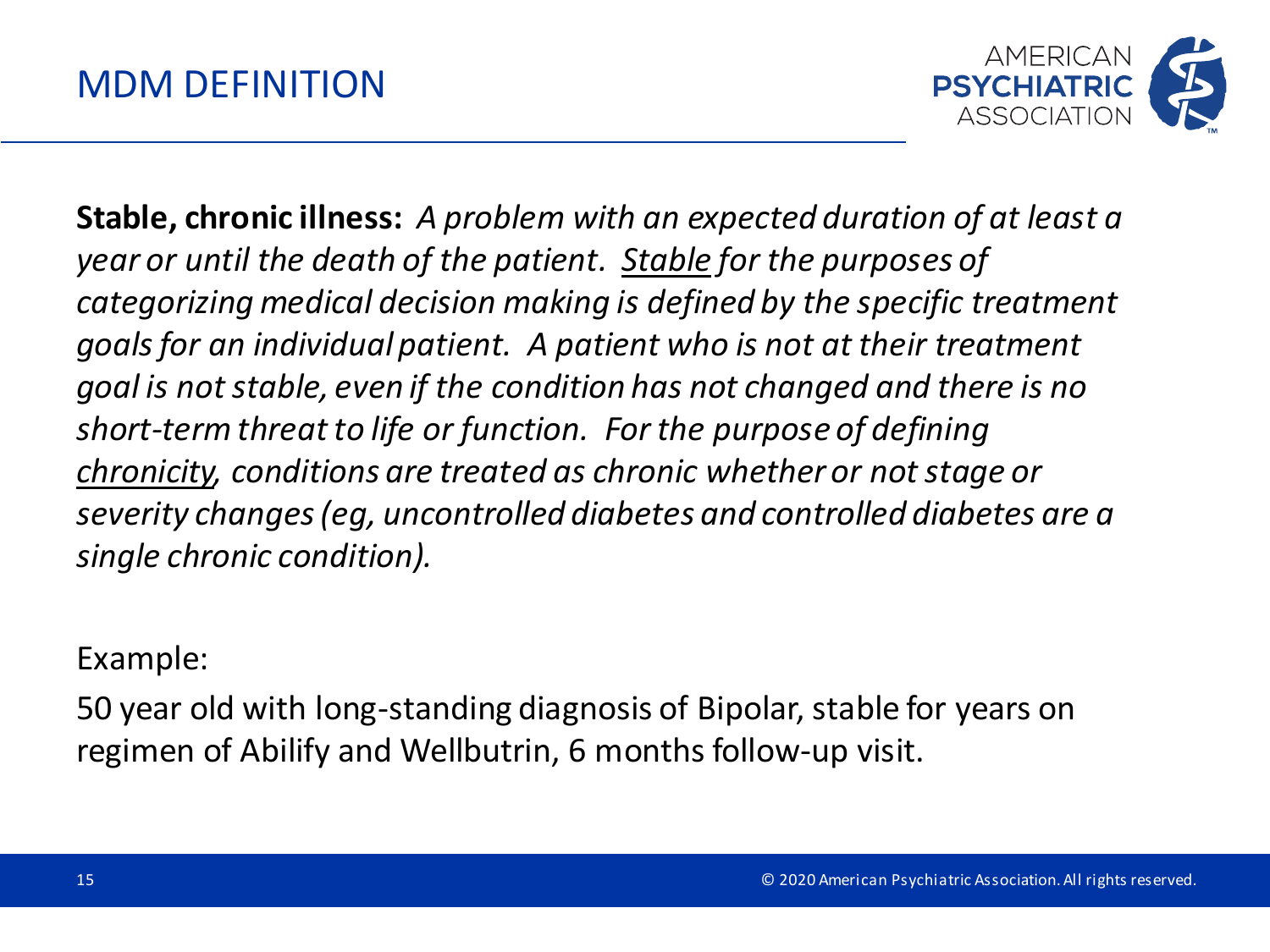

**Acute, uncomplicated illness or injury:** A recent or new sort-term problem with low risk of morbidity for which treatment is considered. There is little to no risk of mortality with treatment, and full recovery without functional impairment is expected. A problem that is normally self-limited or minor but is not resolving consistent with a definite and prescribed course is an acute uncomplicated illness.

#### Example:

22 year old whose boyfriend has left her for her roommate who has depressed mood with normal neurovegetative symptoms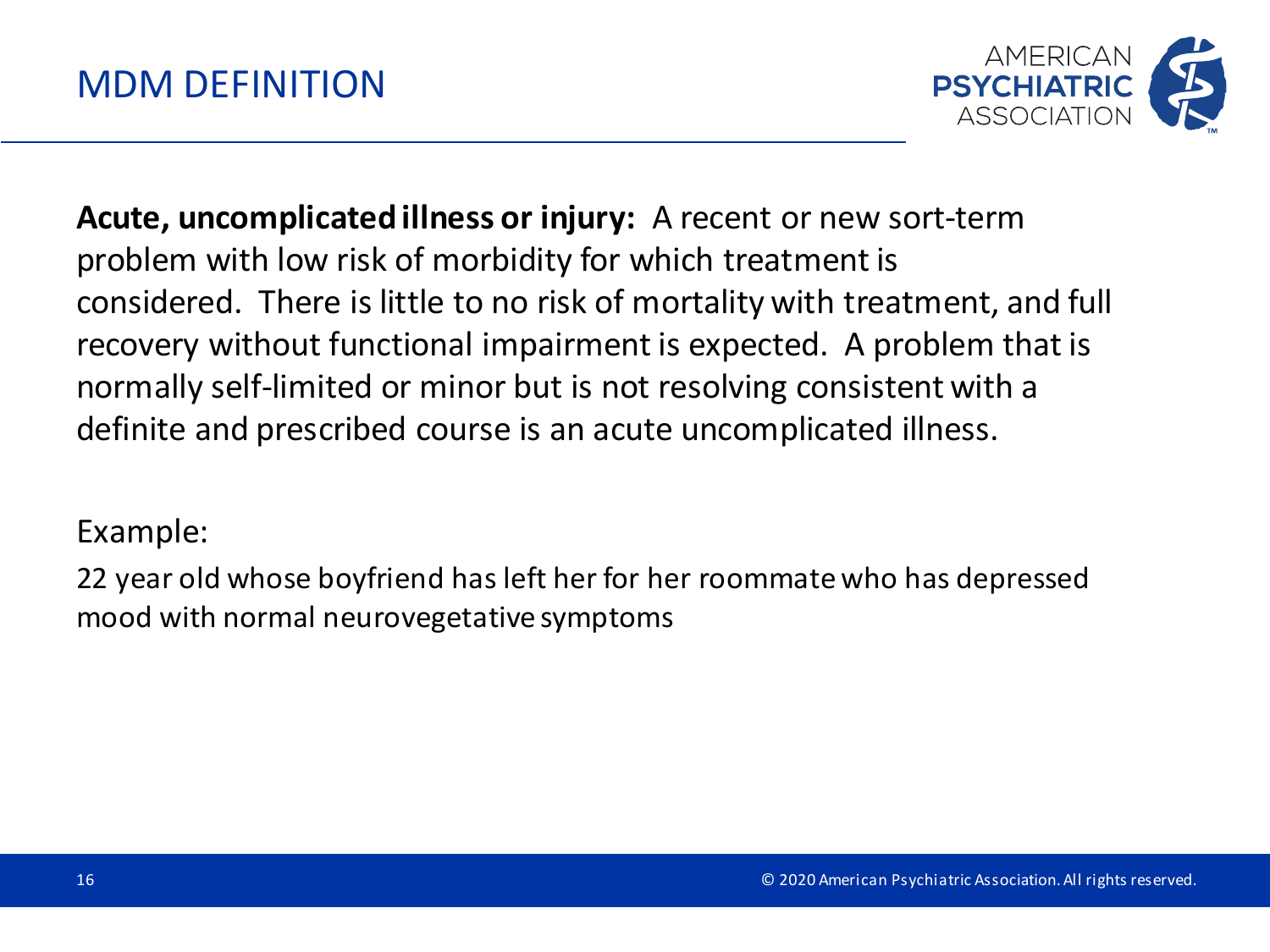

**Chronic illness with exacerbation, progression or side effects of treatment**: A chronic illness that is acutely worsening, poorly controlled, or progressing with an intent to control progression and requiring additional supportive care or requiring attention to treatment for side effects but that does not require consideration of hospital level of care.

Example:

50 year old with long-standing diagnosis of Bipolar with persistent mood symptoms.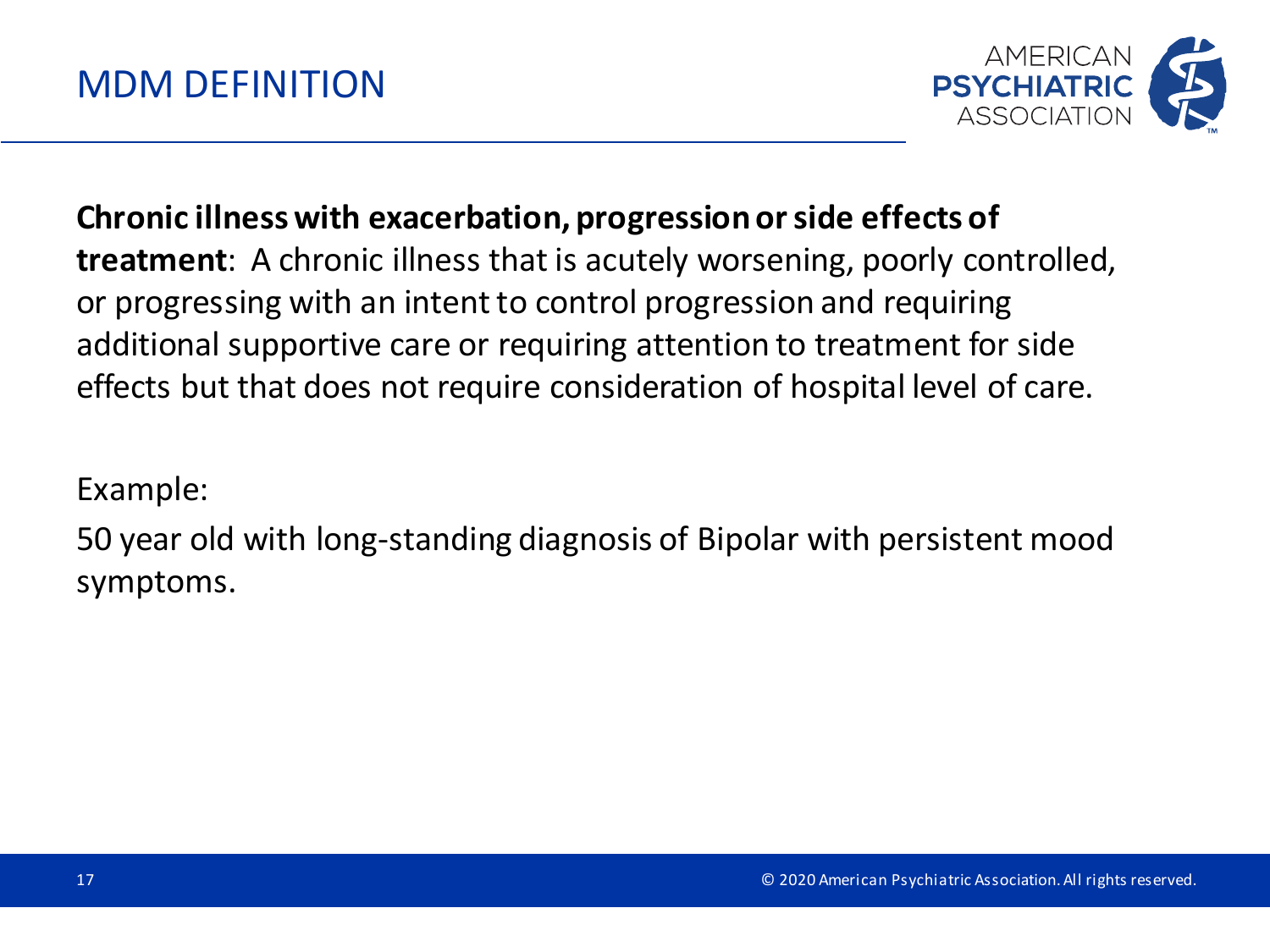

**Acute illness with systemic symptoms**: An illness that causes systemic symptoms and has a high risk of morbidity without treatment. For systemic general symptoms, such as fever, body aches, or fatigue in a minor illness that may be treated to alleviate symptoms, shorten the course of illness, or to prevent complications. Systemic symptoms may not be general but may be single system.

Example:

26 year old with chronic substance use disorder presenting in acute withdrawal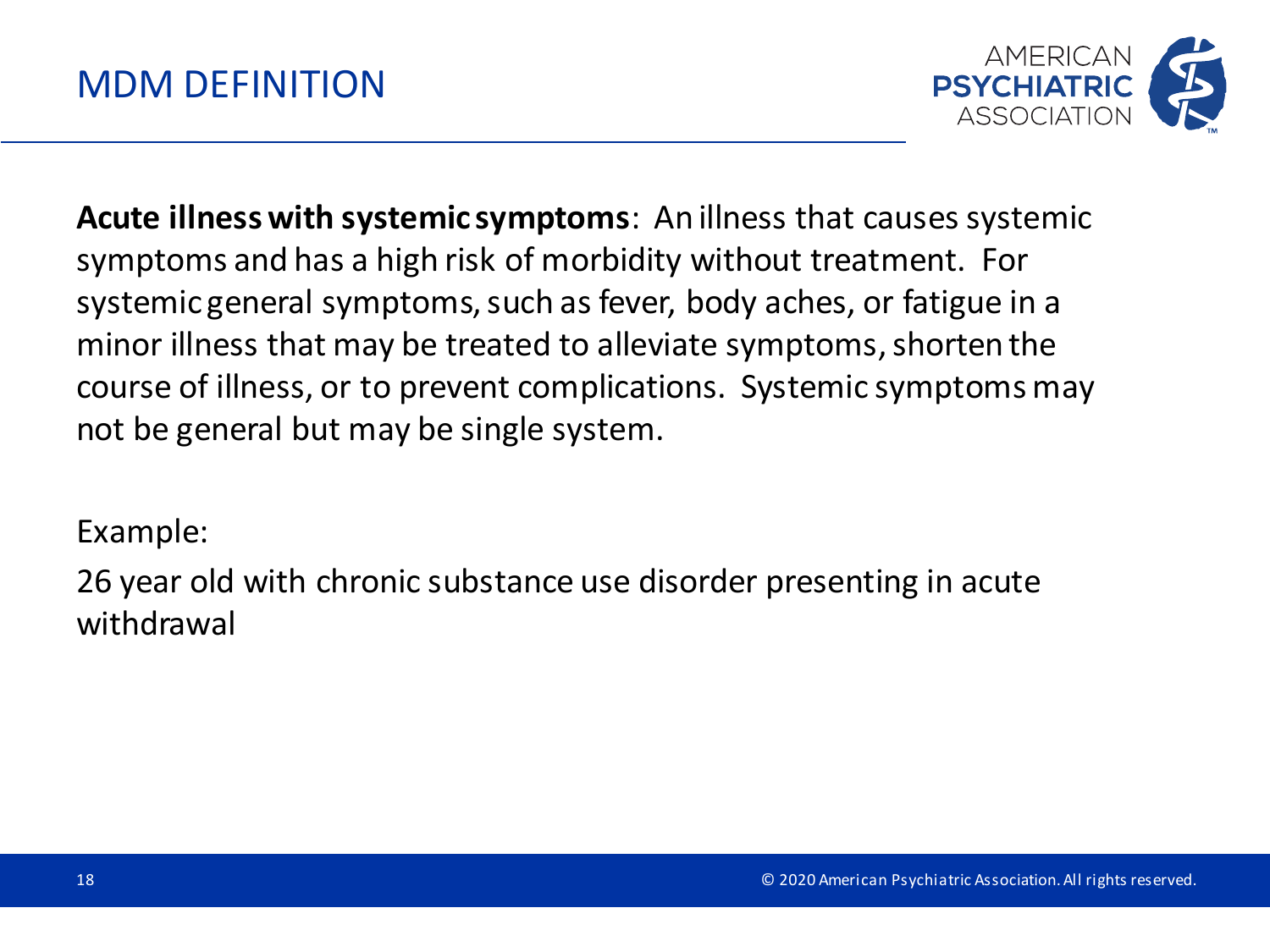

**Chronic illness with severe exacerbation, progression, or side effects of treatment**: The severe exacerbation or progression of a chronic illness or severe side effects of treatment that have significant risk of morbidity and may require hospital level of care.

Examples:

46 year old with Bipolar disorder with onset of manic symptoms

56 year old with severe akathisia from treatment of schizophrenia with antipsychotic medication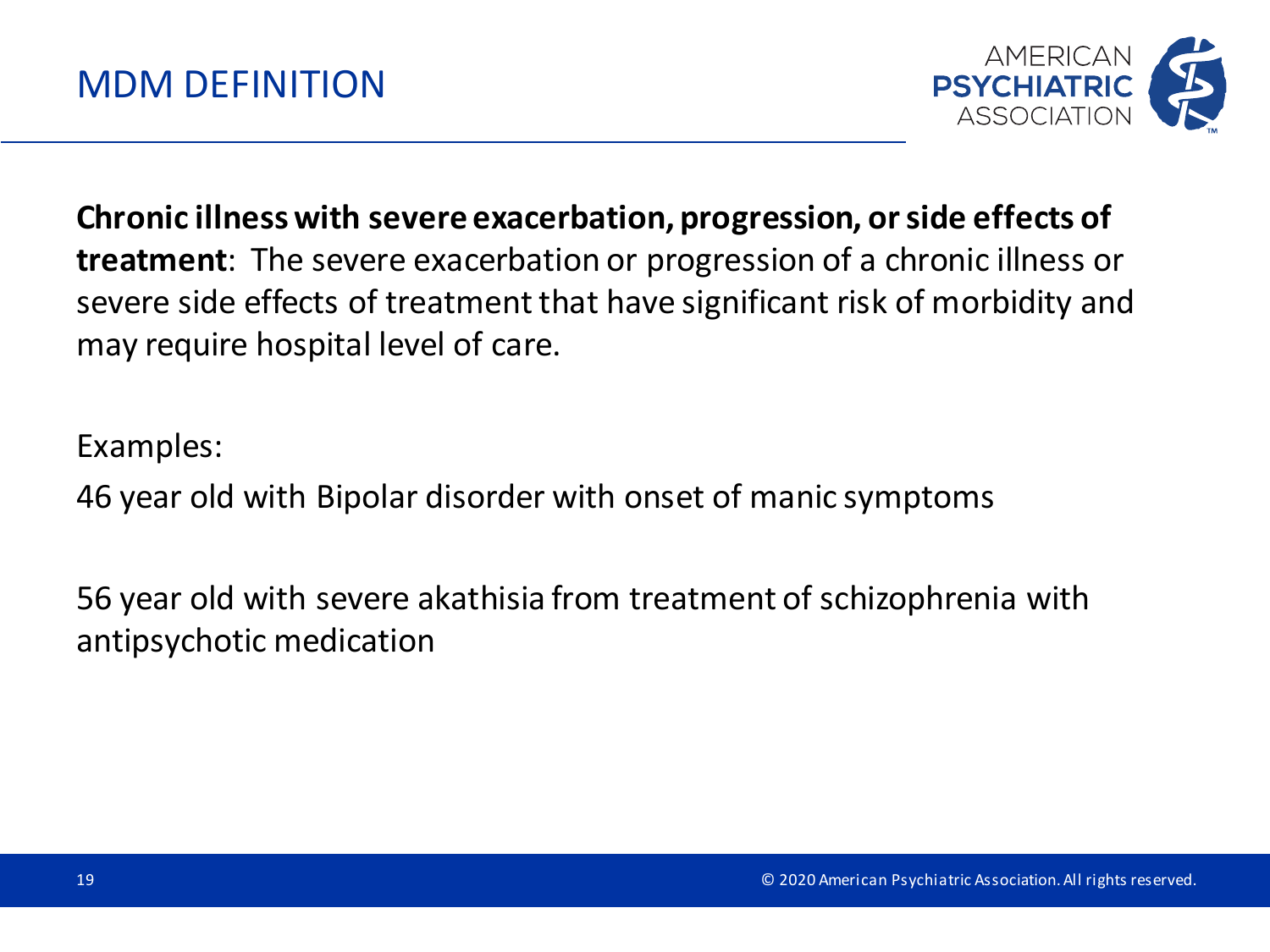

**Acute or chronic illness or injury that poses a threat to life or bodily function:** An acute illness with systemic symptoms, an acute complicated injury or a chronic illness or injury with exacerbation and/or progression or bodily function in the near term without treatment.

Example:

Psychiatric illness with potential threat to self or others.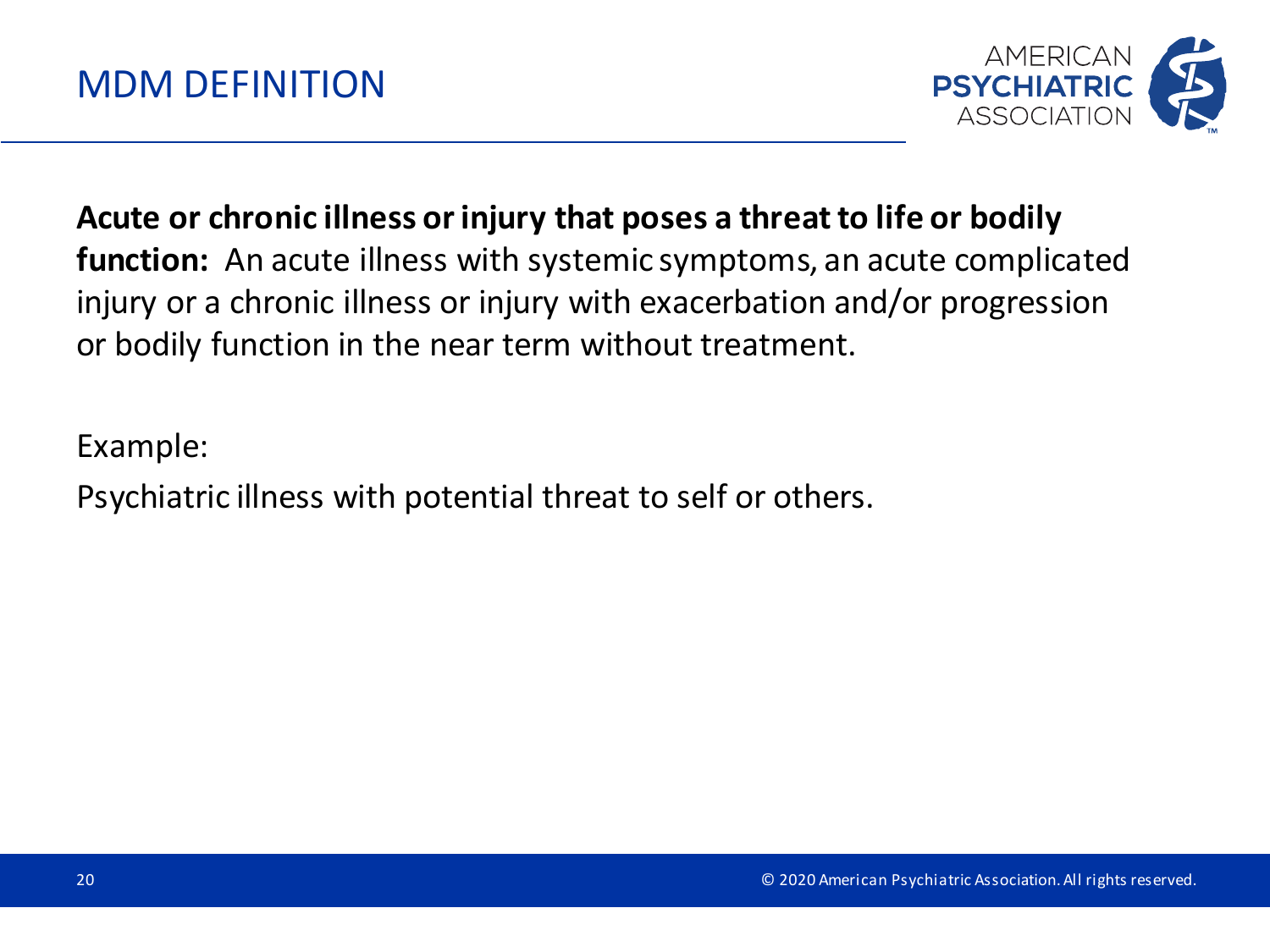#### 2021 DEFINITIONS



#### *See 2021 CPT manual for additional definitions*

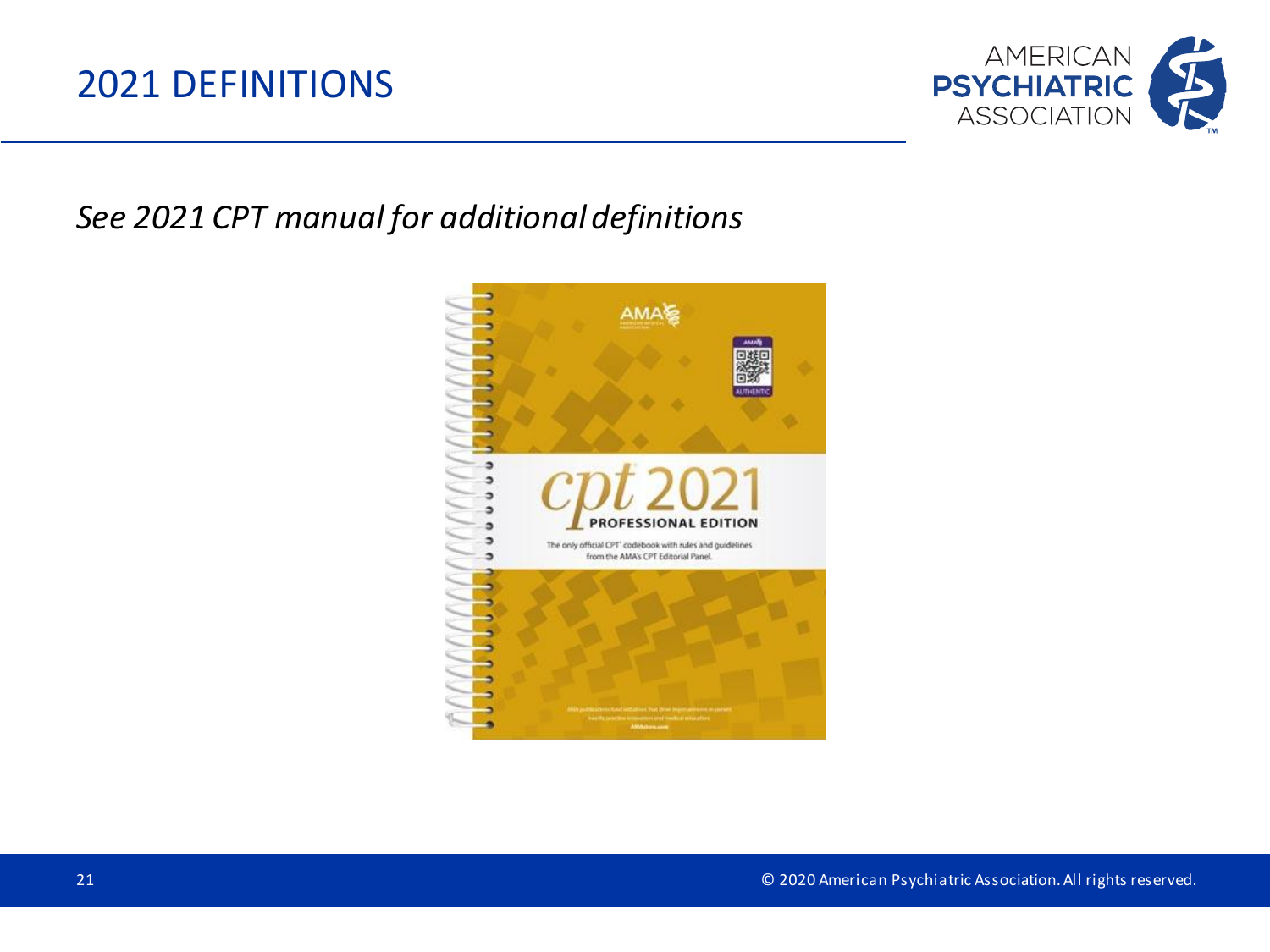

Medical leadership for mind, brain and body.

## BILLING OFFICE/OUTPATIENT CARE BASED ON MEDICAL DECISION MAKING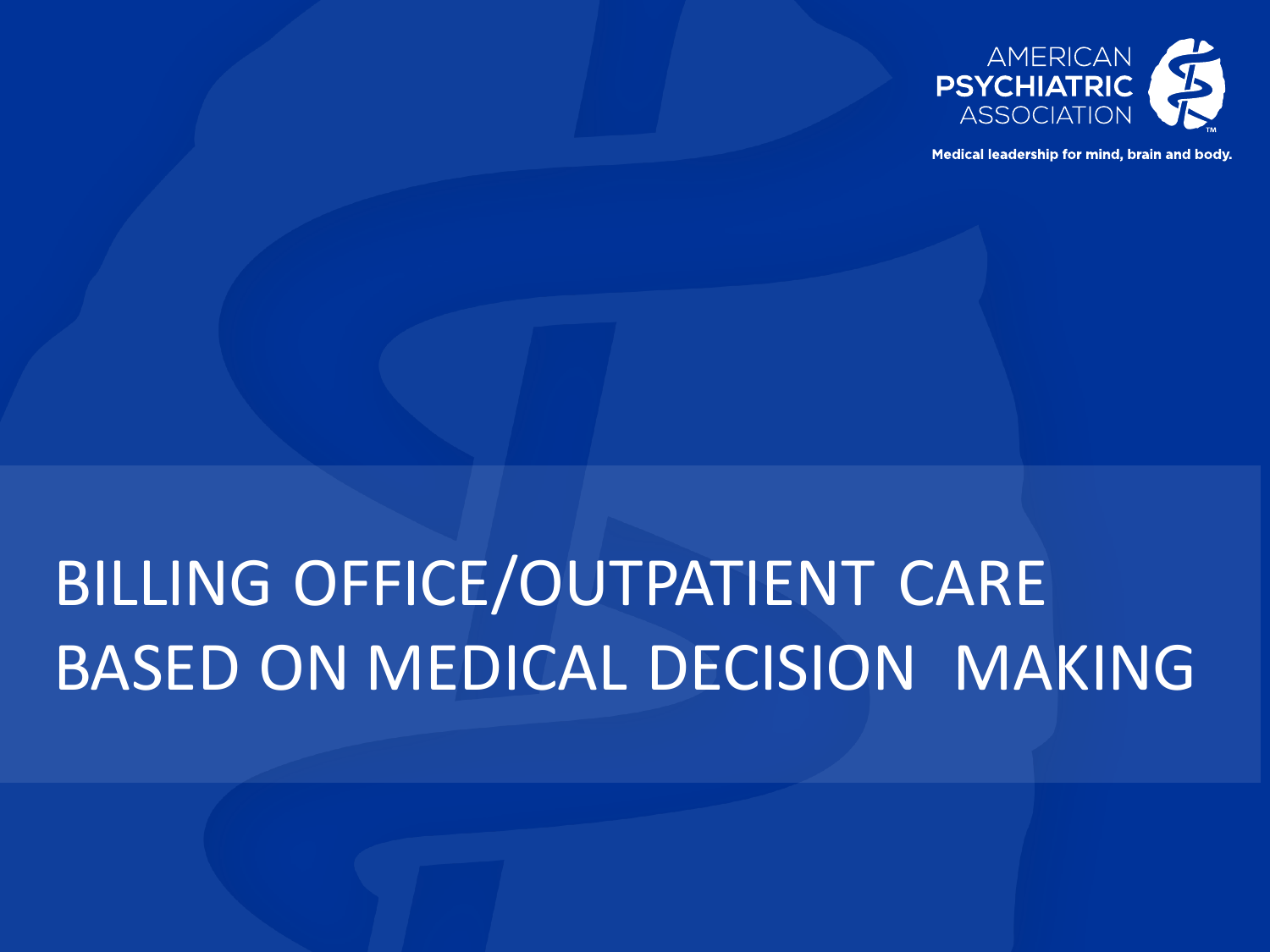

- Number and complexity of problems addressed
- Amount and/or Complexity of Data to be Reviewed and Analyzed
- Risk of Complications and/or Morbidity/Mortality of Patient Management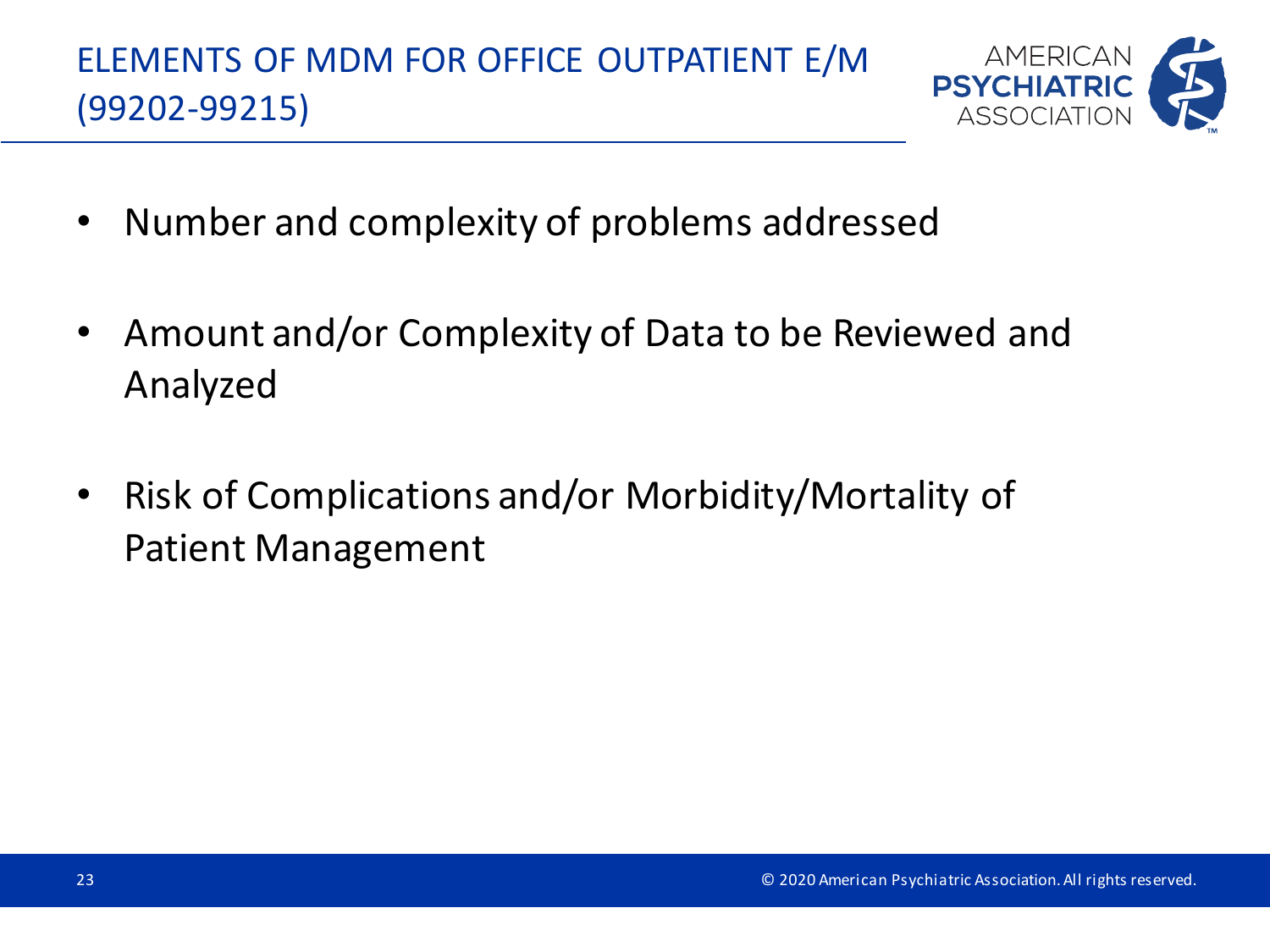## MEDICAL DECISION MAKING (REVISED)



|                    | <b>Level of MDM</b><br>(Based on             | <b>Elements of Medical Decision Making with Psychiatric Specific Examples</b>                                                                                                                                                                                                                                                                                                                                                                                                                                                                                        |                                                                                                                                                                                                                                                                                                                                                                                                                                                                                                                                                                                                                                                          |                                                                                                                                                                                                                                                                                              |
|--------------------|----------------------------------------------|----------------------------------------------------------------------------------------------------------------------------------------------------------------------------------------------------------------------------------------------------------------------------------------------------------------------------------------------------------------------------------------------------------------------------------------------------------------------------------------------------------------------------------------------------------------------|----------------------------------------------------------------------------------------------------------------------------------------------------------------------------------------------------------------------------------------------------------------------------------------------------------------------------------------------------------------------------------------------------------------------------------------------------------------------------------------------------------------------------------------------------------------------------------------------------------------------------------------------------------|----------------------------------------------------------------------------------------------------------------------------------------------------------------------------------------------------------------------------------------------------------------------------------------------|
| <b>CPT</b><br>Code | $2$ out of $3$<br><b>Elements</b><br>of MDM) | <b>Number and Complexity of Problems</b>                                                                                                                                                                                                                                                                                                                                                                                                                                                                                                                             | Amount and/or Complexity of Data to be Reviewed and<br><b>Analyzed</b>                                                                                                                                                                                                                                                                                                                                                                                                                                                                                                                                                                                   | <b>Risk of Complications and/or</b><br><b>Morbidity/Mortality of Patient</b><br><b>Management</b>                                                                                                                                                                                            |
| 99211              | N/A                                          | N/A                                                                                                                                                                                                                                                                                                                                                                                                                                                                                                                                                                  | N/A                                                                                                                                                                                                                                                                                                                                                                                                                                                                                                                                                                                                                                                      | N/A                                                                                                                                                                                                                                                                                          |
| 99202<br>99212     | <b>Straightforward</b>                       | 1 Self-limited problem or minor<br>(Example: Bereavement)                                                                                                                                                                                                                                                                                                                                                                                                                                                                                                            | Minimal/None                                                                                                                                                                                                                                                                                                                                                                                                                                                                                                                                                                                                                                             | <b>Minimal Risk</b>                                                                                                                                                                                                                                                                          |
| 99203<br>99213     | Low                                          | Low<br>• 2 or more self-limited or minor problems; or<br>· 1 stable chronic illness, (Example: MDD,<br>recurrent, in remission) or<br>· 1 acute, uncomplicated illness or injury<br>(Example: Adjustment d/o with depressed<br>mood)                                                                                                                                                                                                                                                                                                                                 | Limited (Must meet 1 of 2 categories in this box)<br><b>Category 1: Tests and Documents:</b><br>• Review of prior external note(s) from each unique source;<br>• Review of the result(s) of each unique test:<br>• Ordering of each unique test<br>Category 2: Assessment requiring an independent<br>historian(s) (confirmatory history judged to be necessary)                                                                                                                                                                                                                                                                                         | <b>Low Risk</b><br>Example:<br>• New patient seen for<br>adjustment disorder and<br>referred to therapist                                                                                                                                                                                    |
| 99204<br>99214     | <b>Moderate</b>                              | Moderate<br>• 1 or more chronic illnesses with<br>exacerbation, progression or side effects<br>of treatment, (Example: MDD, recurrent,<br>moderate) or<br>· 2 or more stable chronic illnesses, (Example:<br>Schizophrenia and alcohol use d/o) or<br>· 1 undiagnosed new problem with uncertain<br>prognosis, (Example: Cognitive decline) or<br>• 1 acute illness with systemic symptoms,<br>(Example: Anorexia with bradycardia<br>and amenorrhea; or Substance use d/o<br>presenting in acute withdrawal) or<br>• 1 acute complicated injury                     | Moderate (Must meet 1 of 3 categories in this box)<br>Category 1: Tests, documents, or independent historian:<br>(any combination of 3 from the following)<br>• Review of prior external note(s) from each unique source;<br>• Review of the result(s) of each unique test;<br>• Ordering of each unique test<br>• Assessment requiring an independent historian(s)<br>Category 2: Independent interpretation of tests performed<br>by another physician (not separately reported), or<br><b>Category 3: Discussion of management or test</b><br>interpretation with external physician/other QHP/<br>appropriate source (not separately reported)       | <b>Moderate Risk</b><br>Examples:<br>• Prescription drug<br>management<br>• Diagnosis or treatment<br>significantly limited by<br>social determinants of<br>health<br>• Management of psychiatric<br>medications<br>• Patient whose adherence<br>to treatment is impacted by<br>homelessness |
| 99205<br>99215     | <b>High</b>                                  | <b>High</b><br>• 1 or more chronic illnesses with severe<br>exacerbation, progression, or side effects of<br>treatment; (Example: MDD, recurrent, severe<br>w/significant functional decline; or Severe<br>akathisia from treatment of schizophrenia<br>with antipsychotic medication) or<br>• 1 acute or chronic illness or injury that poses<br>a threat to life or bodily function (Example:<br>Schizophrenia with command hallucinations<br>to kill family members whom the patient<br>believes are imposters; or Depression with<br>suicidal ideation and plan) | Extensive (Must meet 2 out of 3 categories in this box)<br>Category 1: Tests, documents or independent historians:<br>(any combination of 3 from the following bullets)<br>• Review of prior external note(s) from each unique source;<br>• Review of the result(s) of each unique test;<br>• Ordering of each unique test<br>• Assessment requiring an independent historian(s)<br>Category 2: Independent interpretation of tests performed<br>by another physician (not separately reported), or<br>Category 3: Discussion of management or test<br>interpretation with external physician/other QHP/<br>appropriate source (not separately reported) | <b>High Risk</b><br>Examples:<br>• Drug therapy requiring<br>intensive monitoring for<br>toxicity<br>• Decision regarding<br>hospitalization<br>• Management of Clozapine<br>• Initiation of Lithium<br>• Consideration of inpatient<br>behavioral health admission                          |

Italicized text signifies psychiatric specific examples that have been added for educational purposes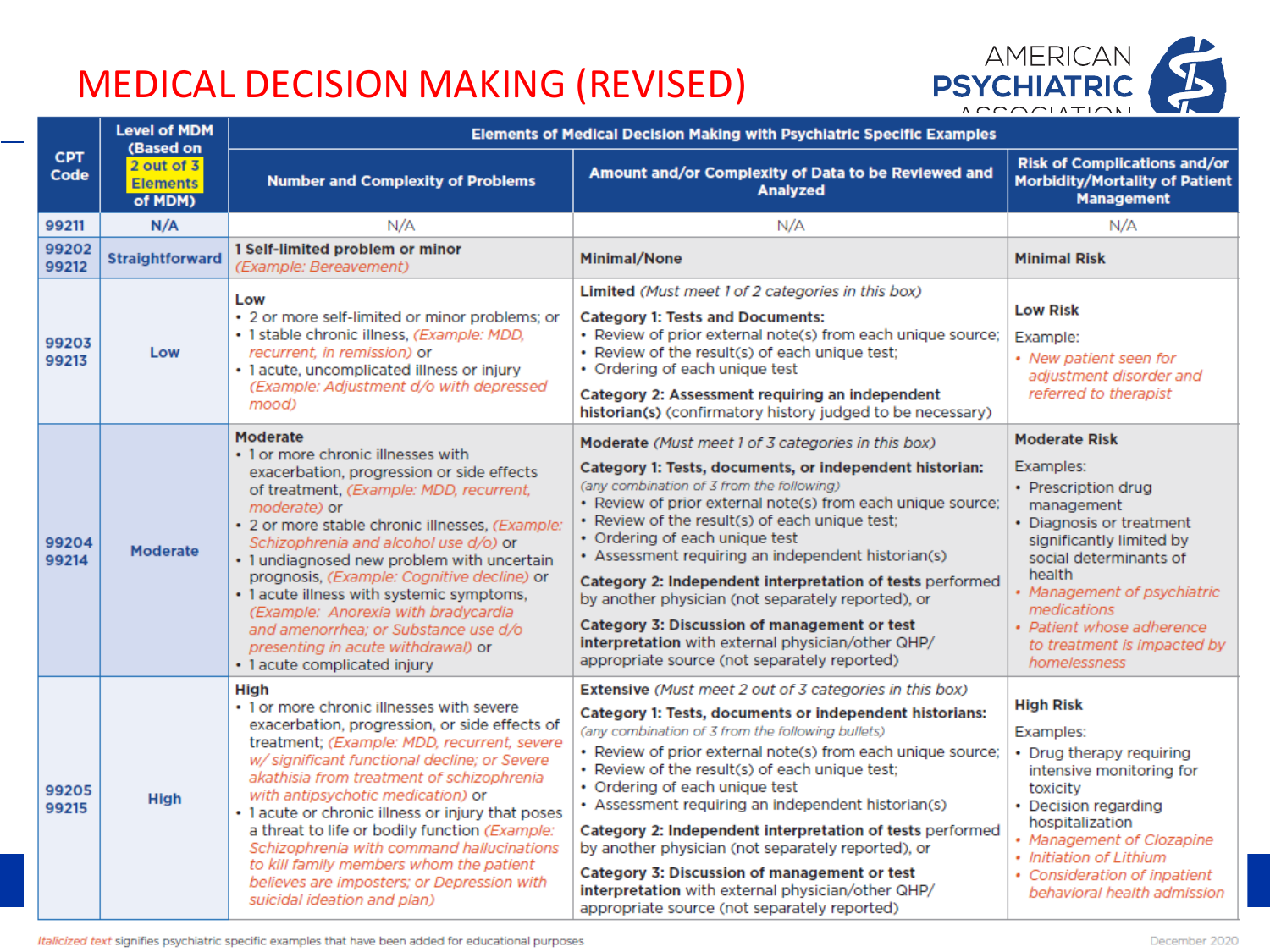99202/99212 – STRAIGHTFORWARD MDM (2 OF 3)



| <b>Elements of Medical Decision Making</b>         |                                                                  |                                                                         |  |
|----------------------------------------------------|------------------------------------------------------------------|-------------------------------------------------------------------------|--|
| <b>Number and Complexity</b>                       | Amount and/or<br><b>Complexity of Data to</b><br>be Reviewed and | <b>Risk of Complications</b><br>and/or<br><b>Morbidity/Mortality of</b> |  |
| of Problems                                        | Analyzed                                                         | <b>Patient Management</b>                                               |  |
| 1 Self-limiting or minor<br>(Example: Bereavement) | Minimal/None                                                     | <b>Minimal Risk</b>                                                     |  |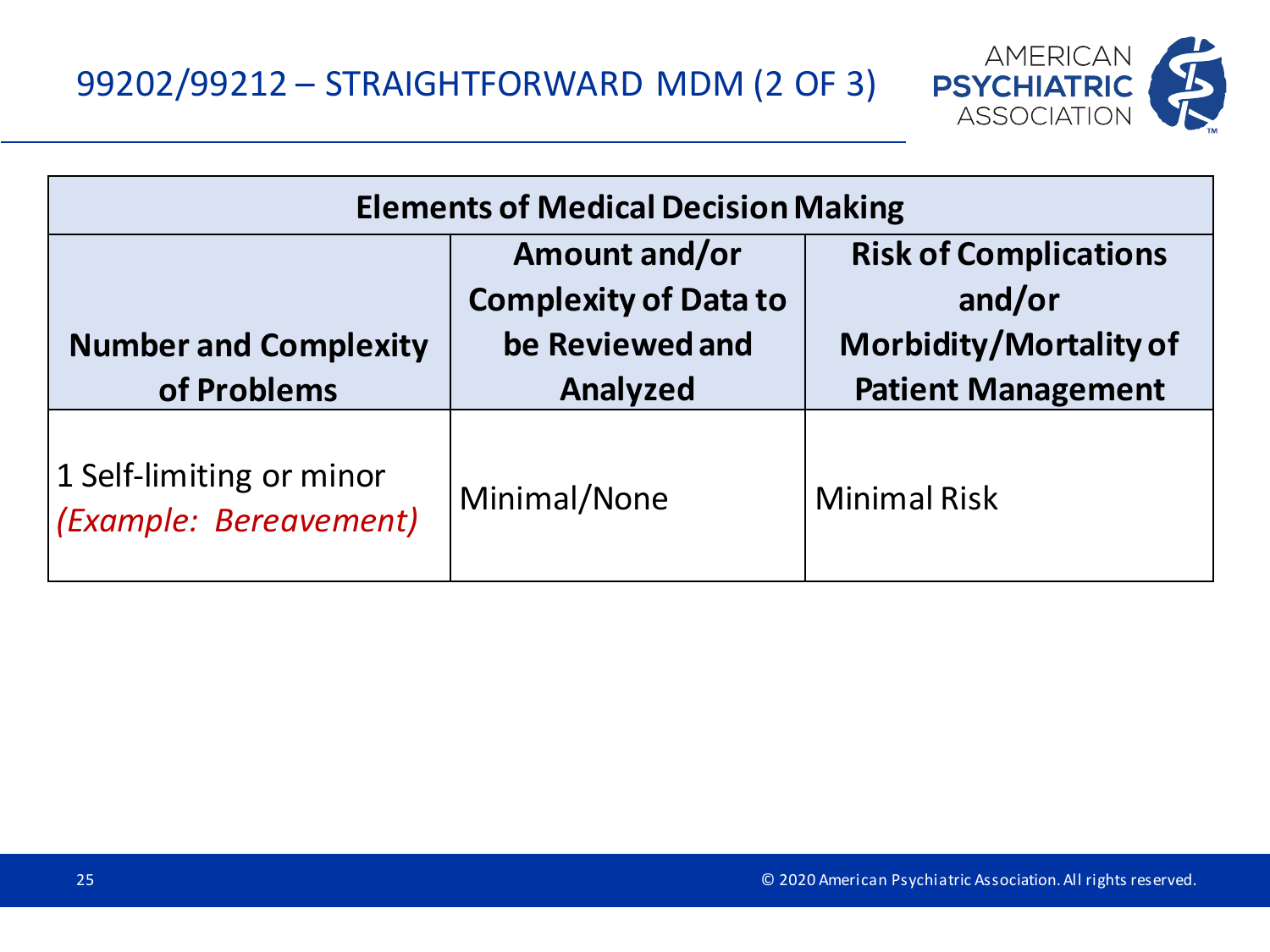

|           | <b>Number and Complexity</b><br>of Problems                                                         | Amount and/or Complexity of Data to be<br><b>Reviewed and Analyzed</b>                                                                                                                                            |  | <b>Risk of Complications</b><br>and/or<br>Morbidity/Mortality of<br><b>Patient Management</b> |
|-----------|-----------------------------------------------------------------------------------------------------|-------------------------------------------------------------------------------------------------------------------------------------------------------------------------------------------------------------------|--|-----------------------------------------------------------------------------------------------|
| Low       | 2 or more self-limited<br>or minor problems; or                                                     | <b>Limited</b> (Must meet 1 of 2 categories in this<br>box)                                                                                                                                                       |  | <b>Low Risk</b><br>Example:<br>New patient seen for                                           |
| $\bullet$ | 1 stable chronic<br>illness, ( <i>Example: MDD</i> ,<br>recurrent, in<br><i>remission</i> ) or      | <b>Category 1: Tests and Documents:</b><br>Review of prior external note(s) from each<br>unique source;<br>Review of result(s) of each unique test;<br>$\bullet$<br>Ordering of each unique test, OR<br>$\bullet$ |  | adjustment disorder<br>and referred to<br>therapist                                           |
|           | 1 acute, uncomplicated<br>illness or<br>injury, (Example:<br>Adjustment d/o with<br>depressed mood) | <b>Category 2: Assessment requiring an</b><br>independent historian(s)<br>(confirmatory history judged to be necessary)                                                                                           |  |                                                                                               |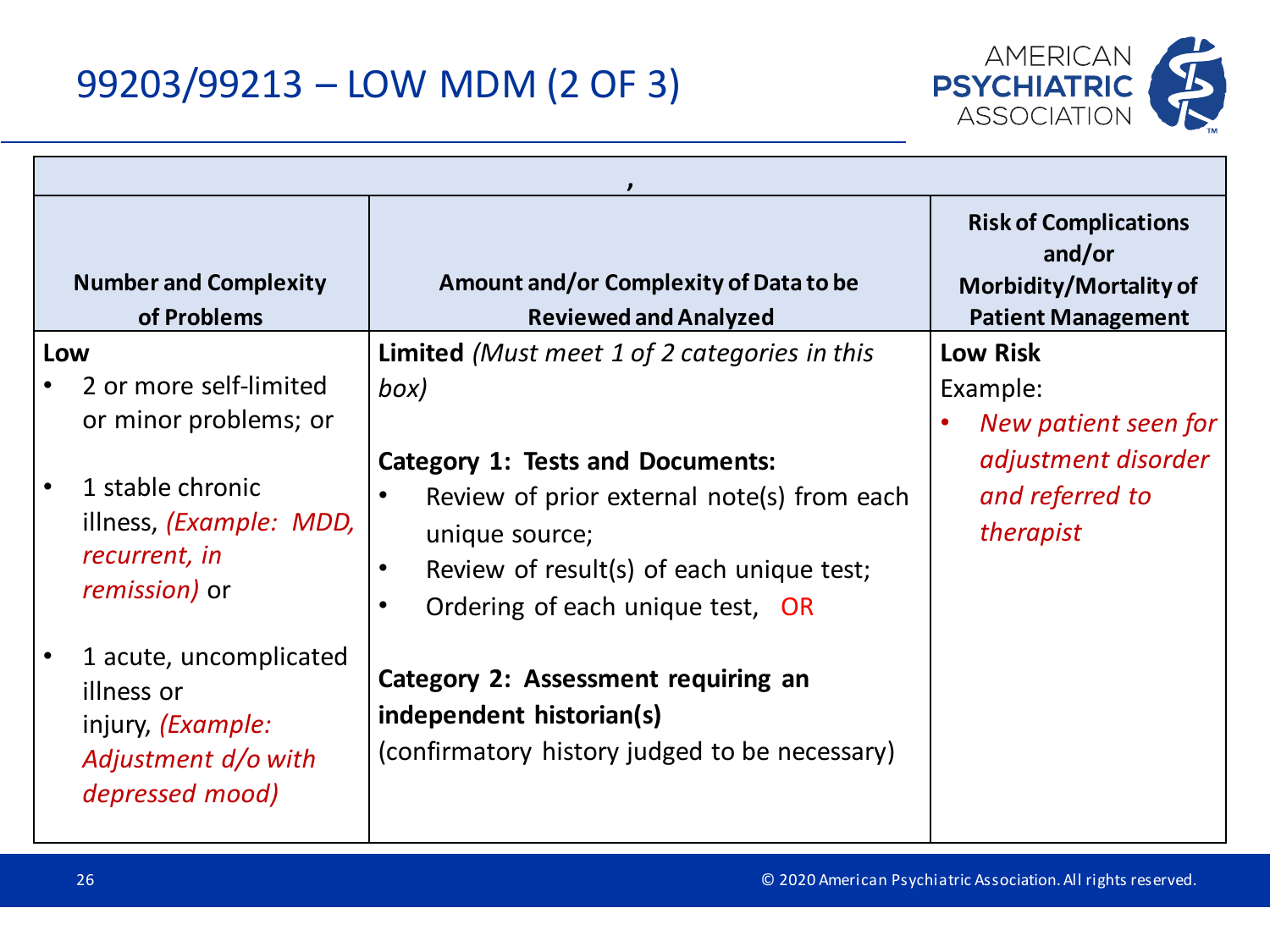#### 99204/99214 - MODERATE MDM (2 OF 3) (REVISED)



| <b>Elements of Medical Decision Making</b> |                                                                                                                                    |                                                                                                                                                                                           |                                                                                                                           |
|--------------------------------------------|------------------------------------------------------------------------------------------------------------------------------------|-------------------------------------------------------------------------------------------------------------------------------------------------------------------------------------------|---------------------------------------------------------------------------------------------------------------------------|
|                                            | <b>Number and Complexity of Problems</b>                                                                                           | Amount and/or Complexity of Data to be<br><b>Reviewed and Analyzed</b>                                                                                                                    | <b>Risk of Complications and/or</b><br>Morbidity/Mortality of Patient<br><b>Management</b>                                |
| <b>Moderate</b><br>effects of              | 1 or more chronic illnesses with<br>exacerbation, progression, or side<br>treatment, (Example: MDD,<br>recurrent, moderate) or     | Moderate (Must meet 1 of 3 categories in<br>this box)<br>Category 1: Tests, documents, or<br>independent historian:<br>(any combination of 3 from the following)                          | <b>Moderate Risk</b><br>Examples:<br>Prescription drug<br>management                                                      |
|                                            | 2 or more stable chronic<br>illnesses, (Example: Schizophrenia<br>and alcohol use $d/o$ ) or                                       | Review of prior external note(s) from<br>each unique source;<br>Review of the result(s) of each unique<br>test;<br>Ordering of each unique test                                           | $\bullet$<br>Diagnosis or treatment<br>significantly limited by<br>social determinants of<br>health                       |
|                                            | 1 undiagnosed new problem with<br>uncertain<br>prognosis, (Example: Cognitive<br>decline) or                                       | Assessment requiring an independent<br>$\bullet$<br>historian(s) OR<br>Category 2: Independent interpretation of<br>tests performed by another physician<br>(not separately reported), OR | Management of<br>$\bullet$<br>psychiatric medications<br>Patient whose adherence<br>$\bullet$<br>to treatment is impacted |
|                                            | 1 acute illness with systemic<br>symptoms, (Example: Anorexia with<br>bradycardia and amenorrhea) or<br>1 acute complicated injury | <b>Category 3: Discussion of management or</b><br>test interpretation with external<br>physician/other QHP/appropriate source<br>(not separately reported)                                | by homelessness                                                                                                           |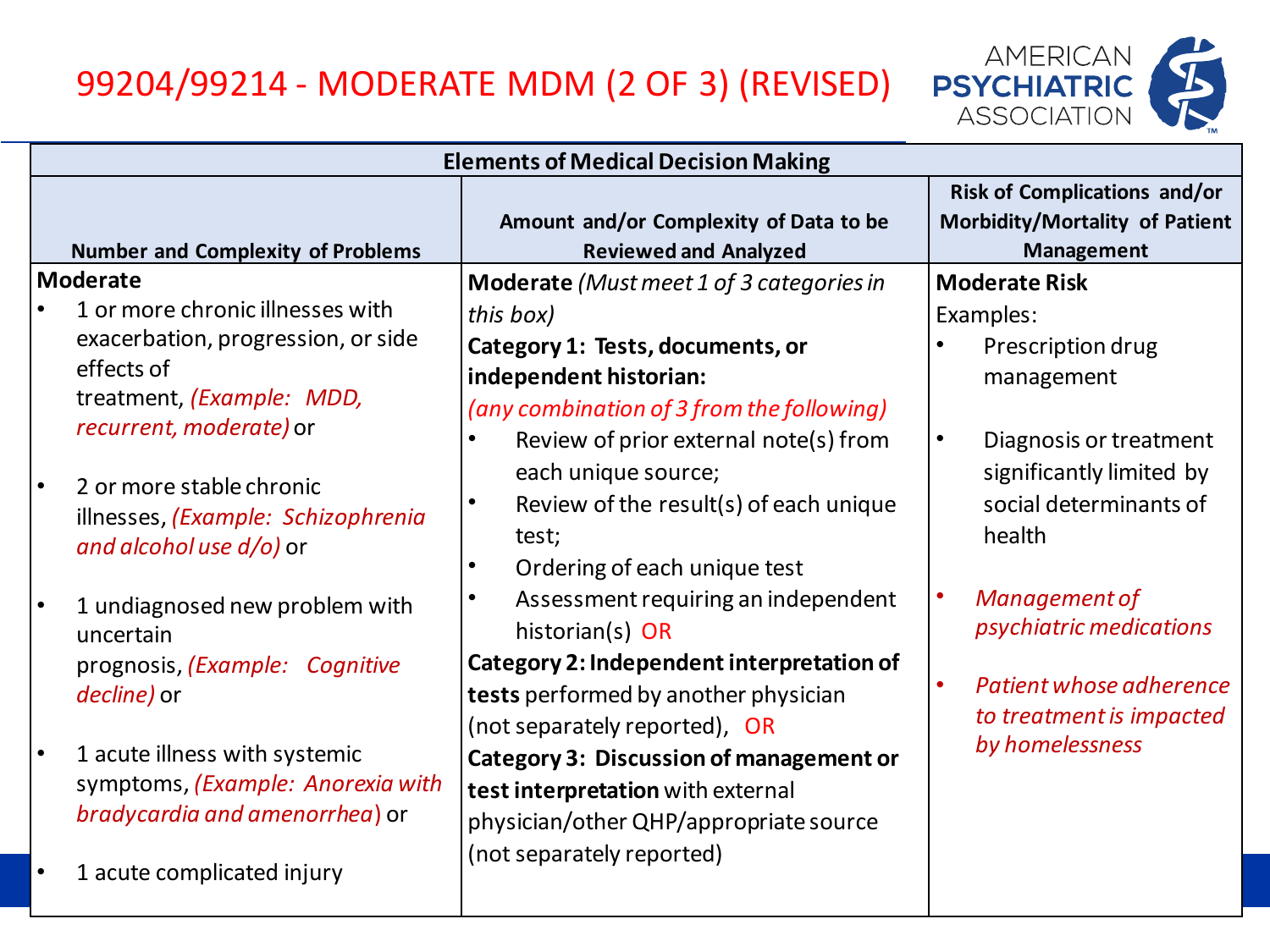## 99205/99215 – HIGH MDM (2 OF 3) (REVISED)



|      | <b>Elements of Medical Decision Making</b>                                                                                                                                                              |                                                                                                                                                                                                                                                                                         |                                                                                            |  |  |  |
|------|---------------------------------------------------------------------------------------------------------------------------------------------------------------------------------------------------------|-----------------------------------------------------------------------------------------------------------------------------------------------------------------------------------------------------------------------------------------------------------------------------------------|--------------------------------------------------------------------------------------------|--|--|--|
|      | <b>Number and Complexity of Problems</b>                                                                                                                                                                | Amount and/or Complexity of Data to be<br><b>Reviewed and Analyzed</b>                                                                                                                                                                                                                  | <b>Risk of Complications and/or</b><br>Morbidity/Mortality of Patient<br><b>Management</b> |  |  |  |
| High |                                                                                                                                                                                                         | <b>Extensive</b> (Must meet 2 out of 3                                                                                                                                                                                                                                                  | <b>High Risk</b>                                                                           |  |  |  |
|      | 1 or more chronic illnesses with                                                                                                                                                                        | categories in this box)                                                                                                                                                                                                                                                                 | Examples:                                                                                  |  |  |  |
|      | severe exacerbation, progression, or<br>side effects of treatment, (Example:<br>MDD, recurrent, severe w/significant<br>functional decline; or Severe akathisia<br>from treatment of schizophrenia with | Category 1: Tests, documents or<br>independent historians:<br>(any combination of 3 from the<br>following)                                                                                                                                                                              | Drug therapy requiring<br>intensive monitoring for<br>toxicity<br>$\bullet$                |  |  |  |
|      | antipsychotic medication) or<br>1 acute or chronic, illness or injury<br>that poses a threat to life or bodily                                                                                          | Review of prior external note(s)<br>from each unique source;<br>Review of the result(s) of each<br>$\bullet$<br>unique test;                                                                                                                                                            | Decision regarding<br>hospitalization<br><b>Management of Clozapine</b>                    |  |  |  |
|      | function, (Example: Schizophrenia<br>with command hallucinations to kill<br>family members whom the patient                                                                                             | Ordering of each unique test,<br>Assessment requiring an<br>$\bullet$<br>independent historian(s) OR                                                                                                                                                                                    | <b>Initiation of Lithium</b>                                                               |  |  |  |
|      | believes are imposters; or Depression<br>with suicidal ideation and plan)                                                                                                                               | <b>Category 2: Independent interpretation</b><br>of tests performed by another physician<br>(not separately reported), OR<br><b>Category 3: Discussion of management</b><br>or test interpretation with external<br>physician/other QHP/appropriate source<br>(not separately reported) | <b>Consideration of inpatient</b><br>behavioral health admission                           |  |  |  |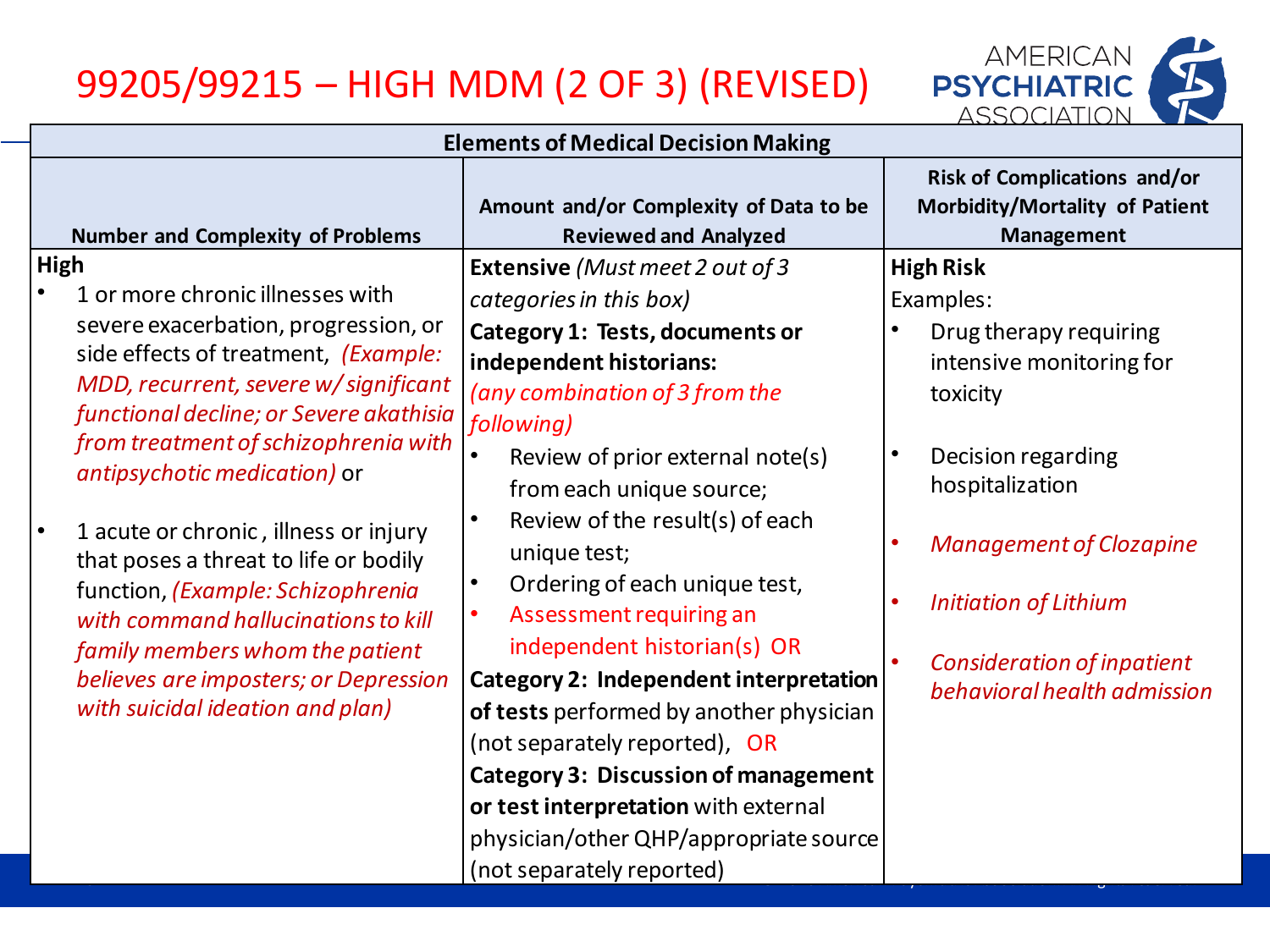### NUMBER AND COMPLEXITY OF PROBLEMS ADDRESSED



- Minimal [99202/99212]
	- 1 self-limited or minor problem
- Low [99203/99213]
	- 2 or more self-limited or minor problems; or
	- 1 stable chronic illness; or
	- 1 acute, uncomplicated illness or injury
- Moderate [99204/99214]
	- 1 or more chronic illnesses with exacerbation, progression, or side effects of treatment; or
	- 2 or more stable chronic illnesses; or
	- 1 undiagnosed new problem with uncertain prognosis; or
	- 1 acute illness with systemic symptoms; or
	- 1 acute complicated injury
- High [99205/99215]
	- 1 or more chronic illness with severe exacerbation, progression, or side effects of treatment; or
	- 1 acute or chronic illness that poses a threat to life or bodily function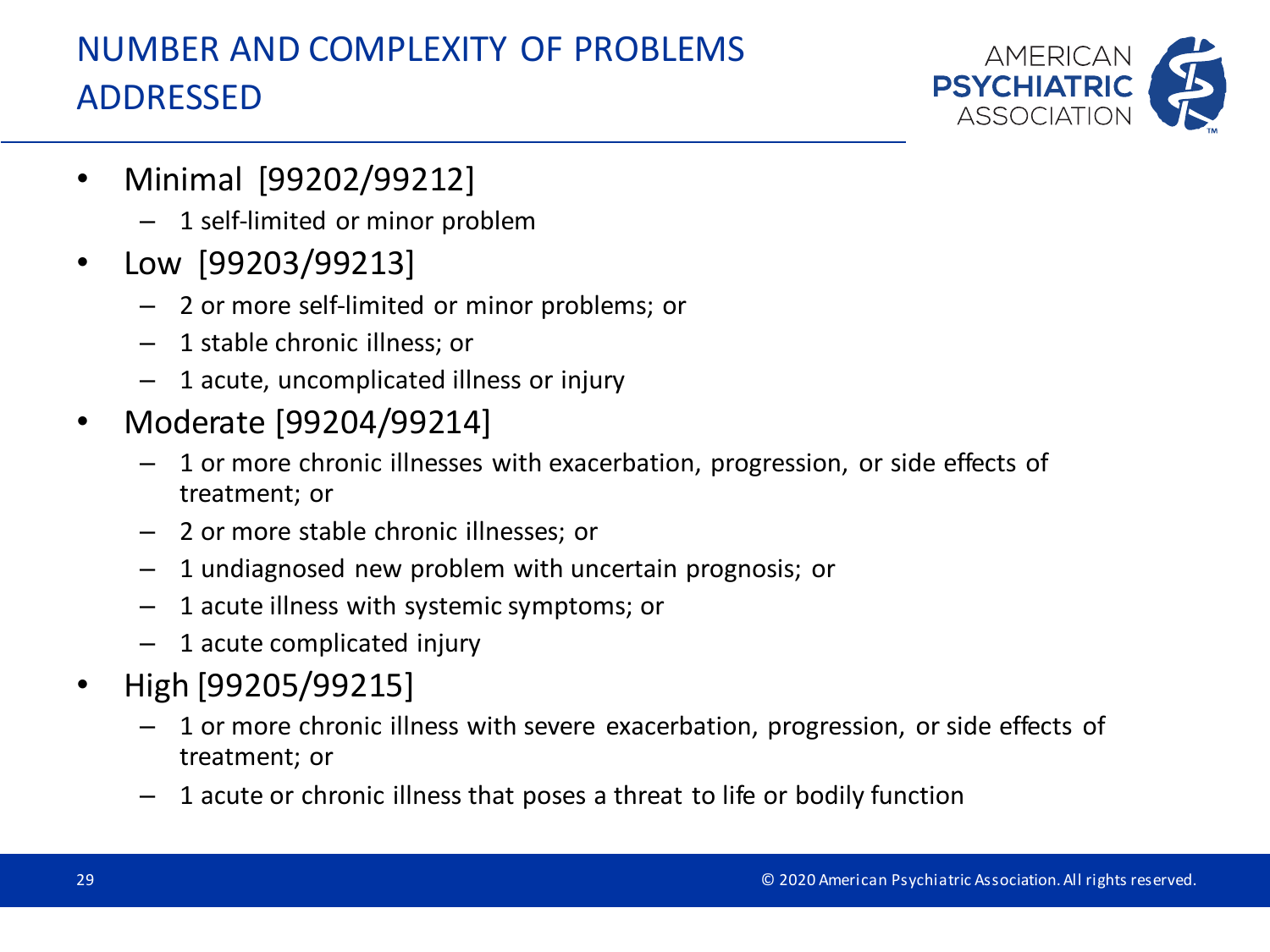

When is a problem addressed

- A problem is address or managed when it is evaluated or treated at the encounter
- Includes consideration of further testing/treatment that may not be elected due to risks/benefits or patient choice

When is a problem NOT addressed

- Simply documenting that another provider is managing the problem
- Referral without evaluation or consideration of treatment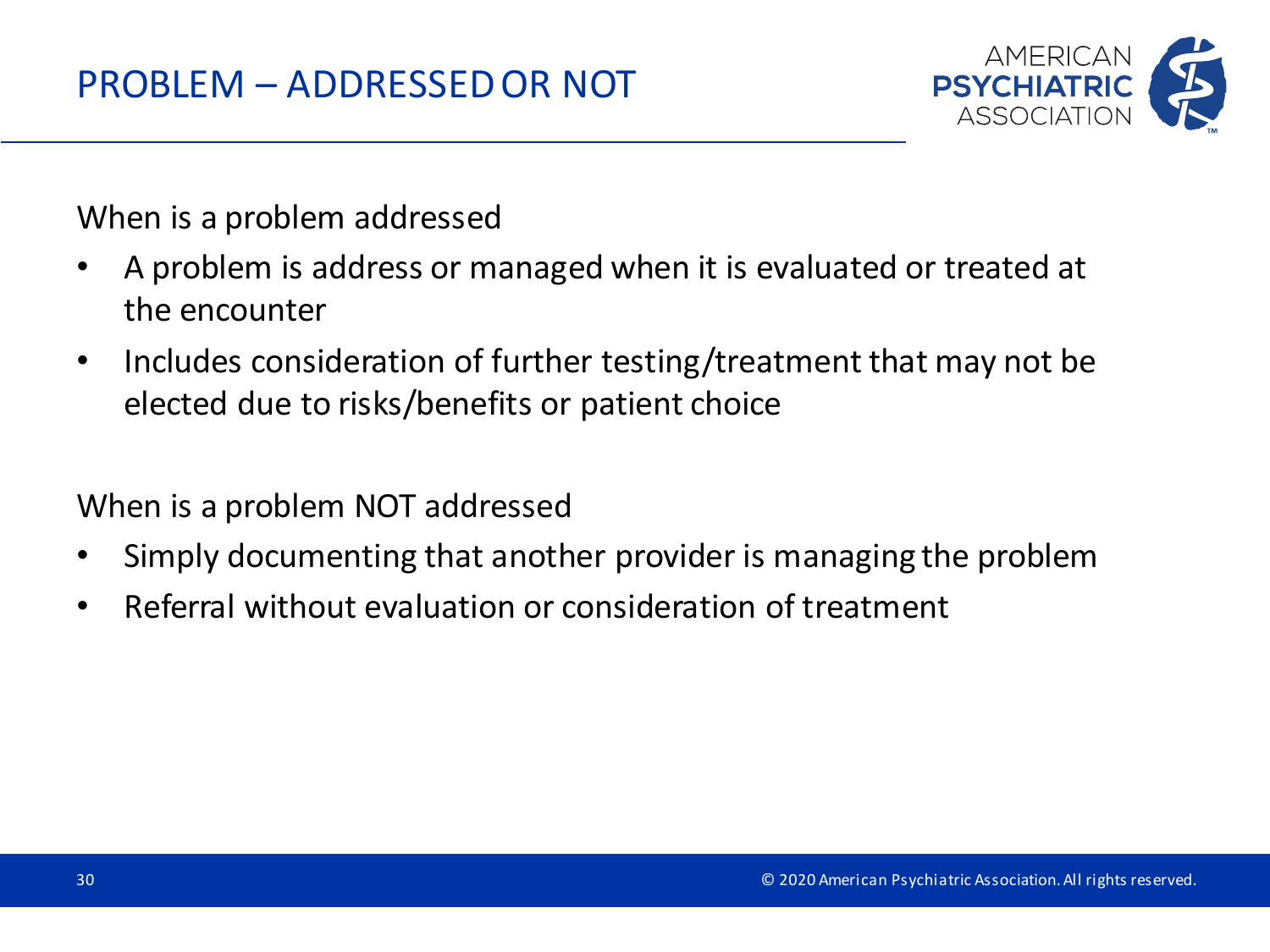### RISK OF COMPLICATIONS AND/OR MORBIDITY/MORTALITY OF PATIENT MANAGEMENT



- Minimal Risk [99202/99212]
- Low Risk [99203/99213]
- Example:
	- New patient seen for adjustment disorder and referred to therapist
	- Over the counter medications
- Moderate Risk [99204/99214]
	- Examples:
		- Management of psychiatric medications
		- Diagnosis or treatment significantly limited by social determinants of health (e.g. Patient whose adherence to treatment is impacted by homelessness)
- High Risk [99205-99215]
	- Examples:
		- Drug therapy requiring intensive monitoring for toxicity (e.g., Management of Clozapine; Initiation of Lithium)
		- Consideration of inpatient behavioral health admission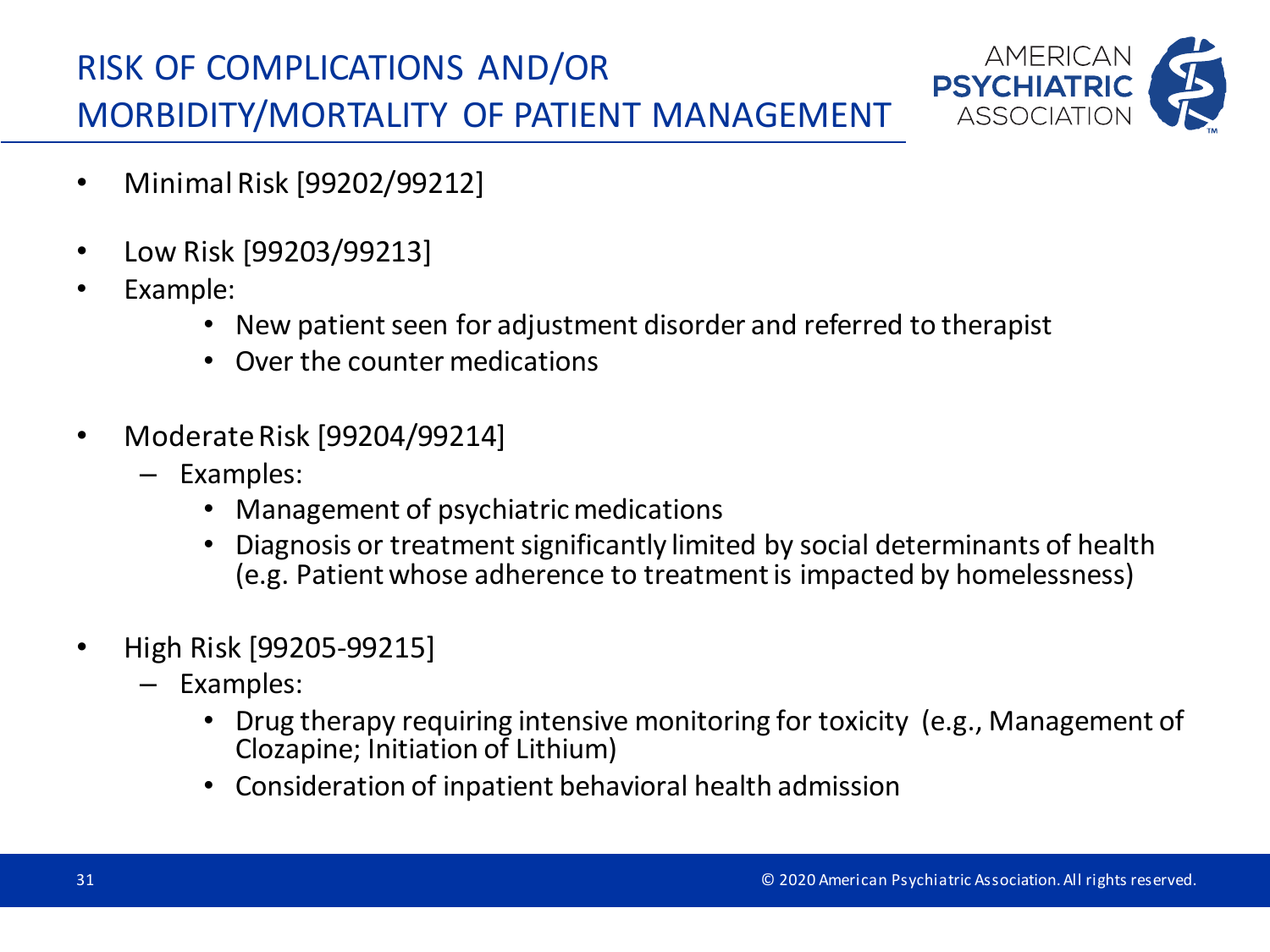

Medical leadership for mind, brain and body.

# BILLING OFFICE/OUTPATIENT CARE BASED ON TIME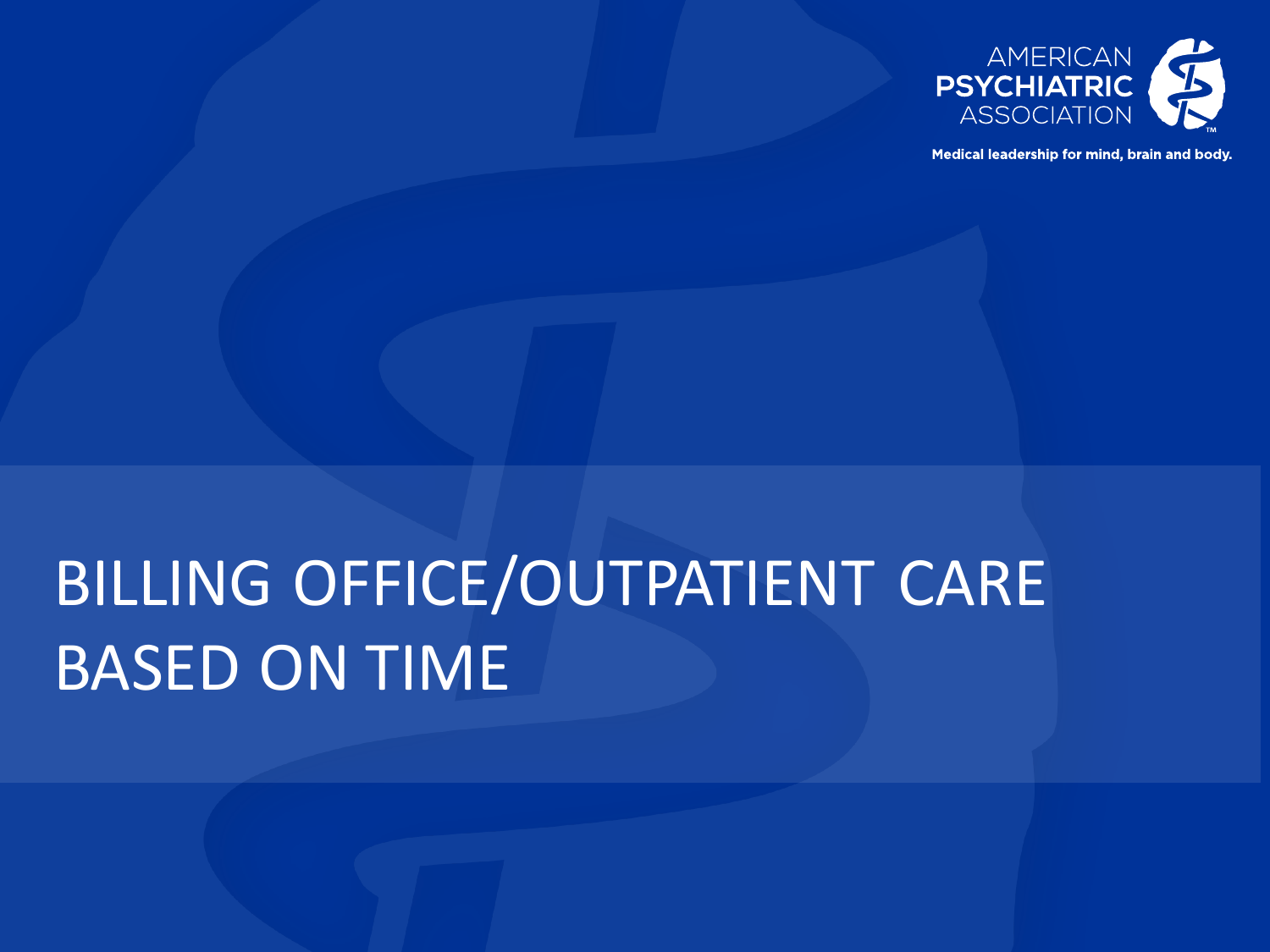### BILLING ON BASIS OF TIME



- **Beginning January 1, 2021**, you can select a code level in the office/outpatient setting only, whether or not counseling and/or coordination of care dominates the service (counseling/coordination of care requirement still applies in all other settings)
- Time is defined as **TOTAL TIME ON THE DATE OF THE ENCOUNTER**, of the physician (both face-to-face and non-face-to-face time), including:
	- Preparing to see the patient (e.g. review of tests, records)
	- Obtaining and/or reviewing separately obtained history
	- Performing a medically necessary appropriate exam and/or evaluation
	- Counseling and educating the patient/family/caregiver
	- Ordering medications, tests, or procedures
	- Referring and communicating with other healthcare professionals (when not reported separately)
	- Documenting clinical information in the electronic or other health record
	- Independently interpreting results and communicating results to the family
	- Care coordination (when not reported separately)

\*Does not include time spent by clinical staff or residents/fellows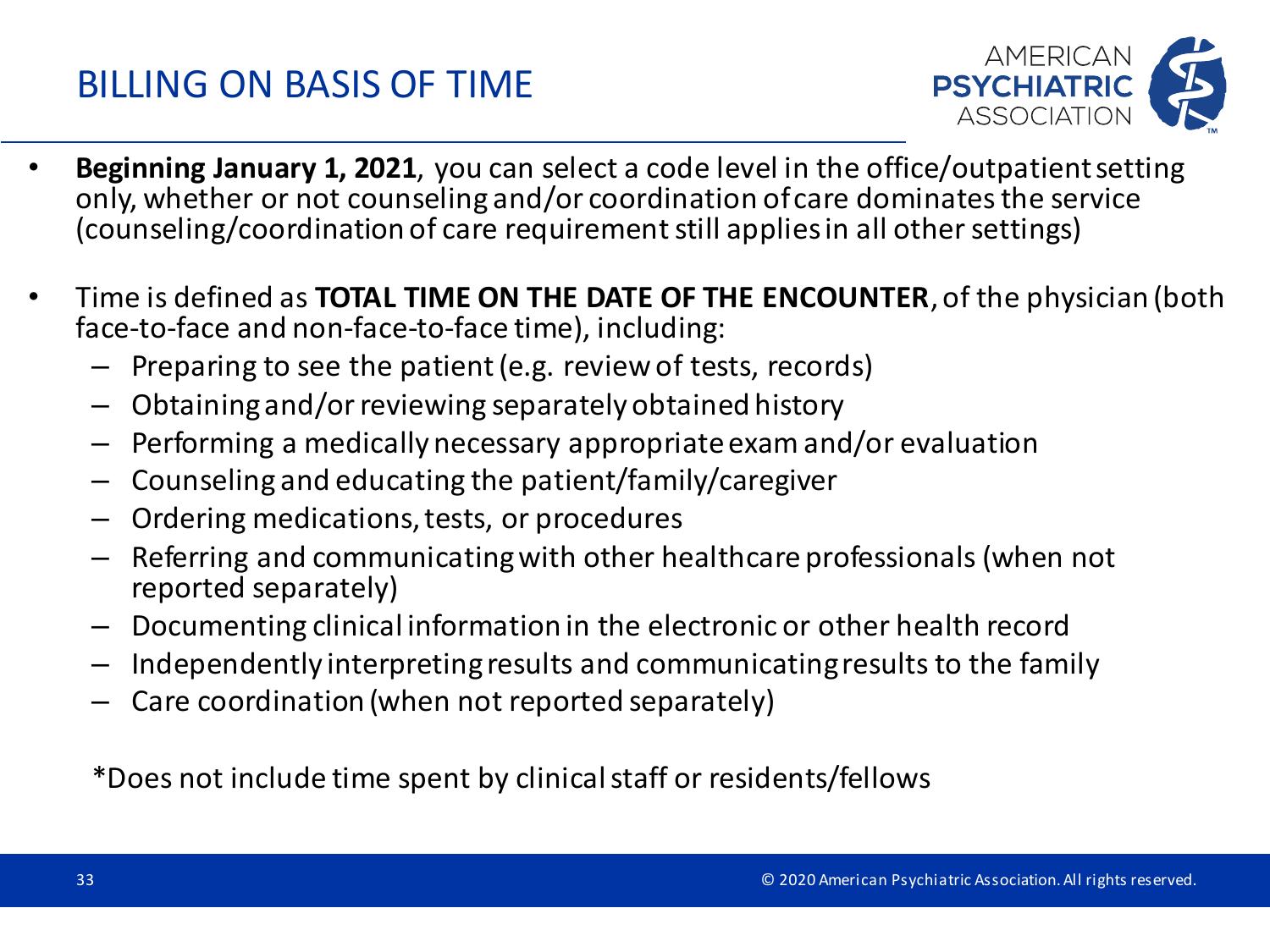

| <b>New Patient</b> | Time*         | <b>Established Patient</b> | Time*         |
|--------------------|---------------|----------------------------|---------------|
| 99202              | 15-29 minutes | 99212                      | 10-19 minutes |
| 99203              | 30-44 minutes | 99213                      | 20-29 minutes |
| 99204              | 45-59 minutes | 99214                      | 30-39 minutes |
| 99205              | 60-74 minutes | 99215                      | 40-54 minutes |

\*Total time spent on the date of the encounter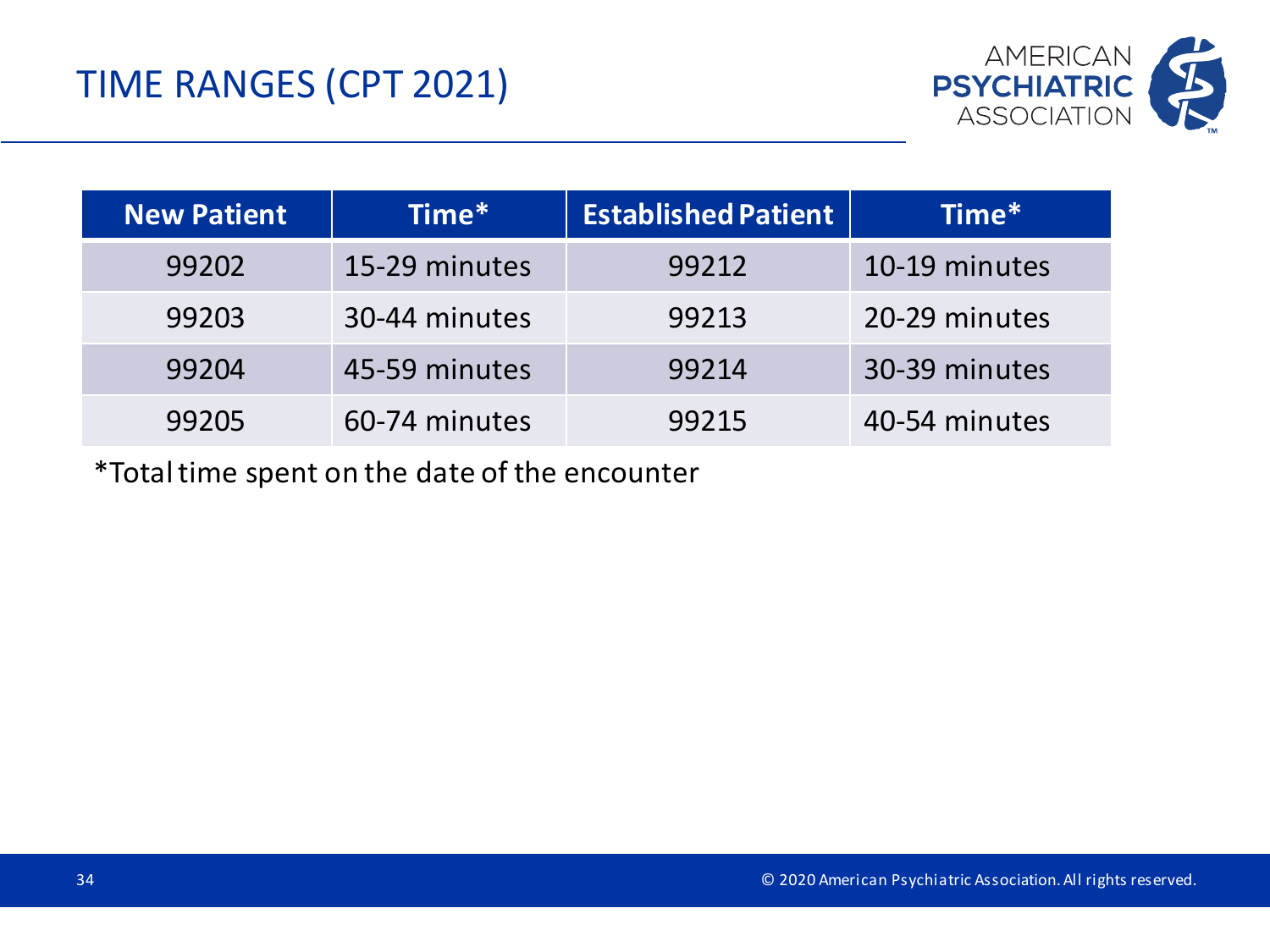

Because billing can be done on time regardless of the work performed, prolonged services would only be applied when the time exceeds the typical time for a 99205 or 99215 on the date of the patient encounter

The initial time unit of 15 minutes should be added to the minimum time of the primary E/M service

99205 (60-74 min) 60 + 15 = 75 minutes 99215 (40-54 min) 40 + 15 = 55 minutes

Do not report for any time less than 15 minutes and do not count time spent performing a separately reported service other than the E/M service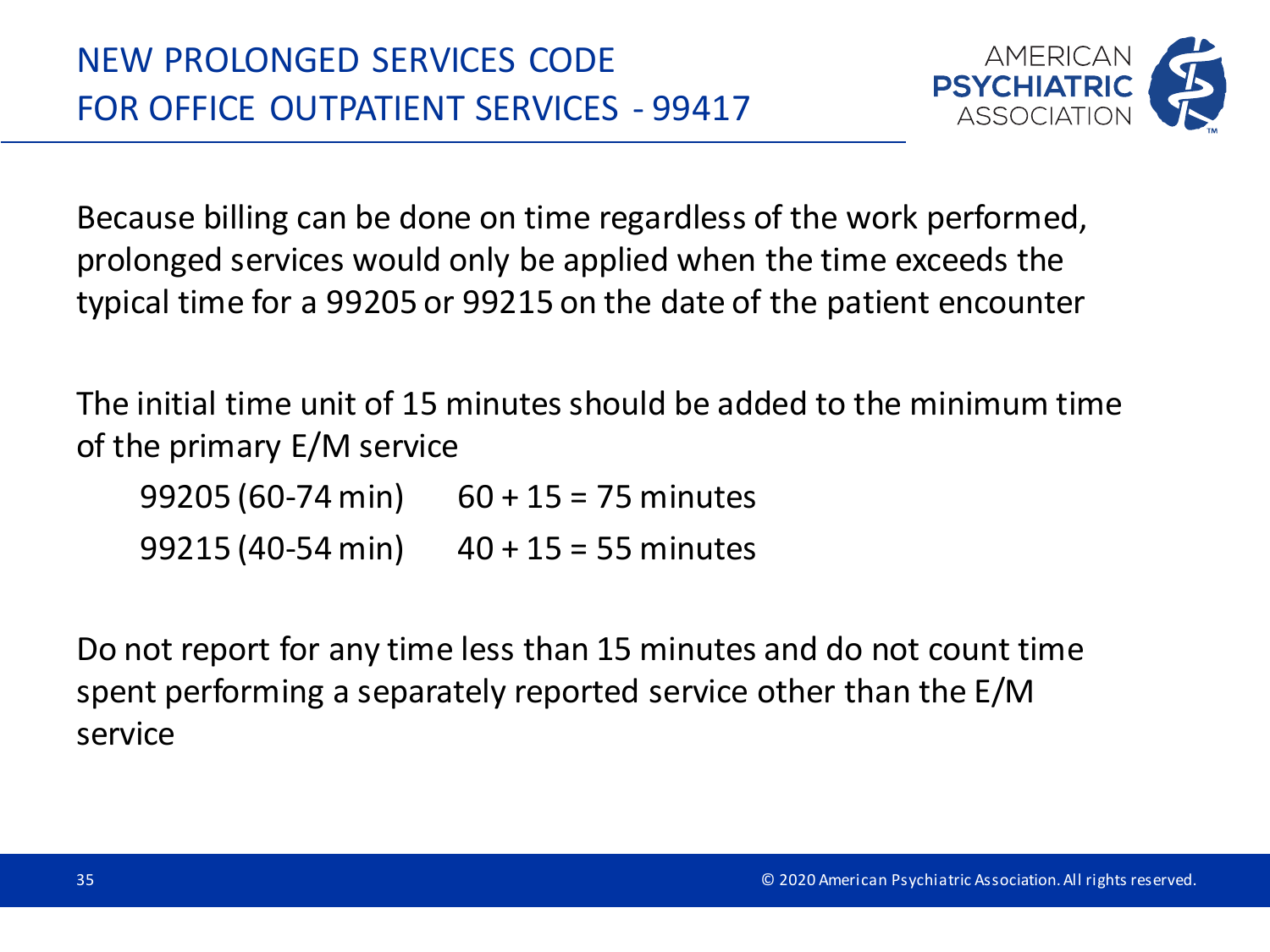- Two new prolonged services codes have been developed to report lengthy E/M care – one was developed by CMS (G2212) for Medicare patients and the other by CPT (99417).
- These codes are used when the time exceeds the highest-level E/M service (99205 or 99215) by at least 15 minutes.
- **Medicare calculates the time using the maximum amount of time** for the 99205 (74 minutes plus 15 minutes) or the 99215 (54 minutes plus 15 minutes).
- **CPT calculates the time using the minimum amount of time** for the 99205 (60 minutes plus 15 minutes) or the 99215 (40 minutes plus 15 minutes).
- You will have to check payer policy for non-Medicare patients to determine which code they are using.

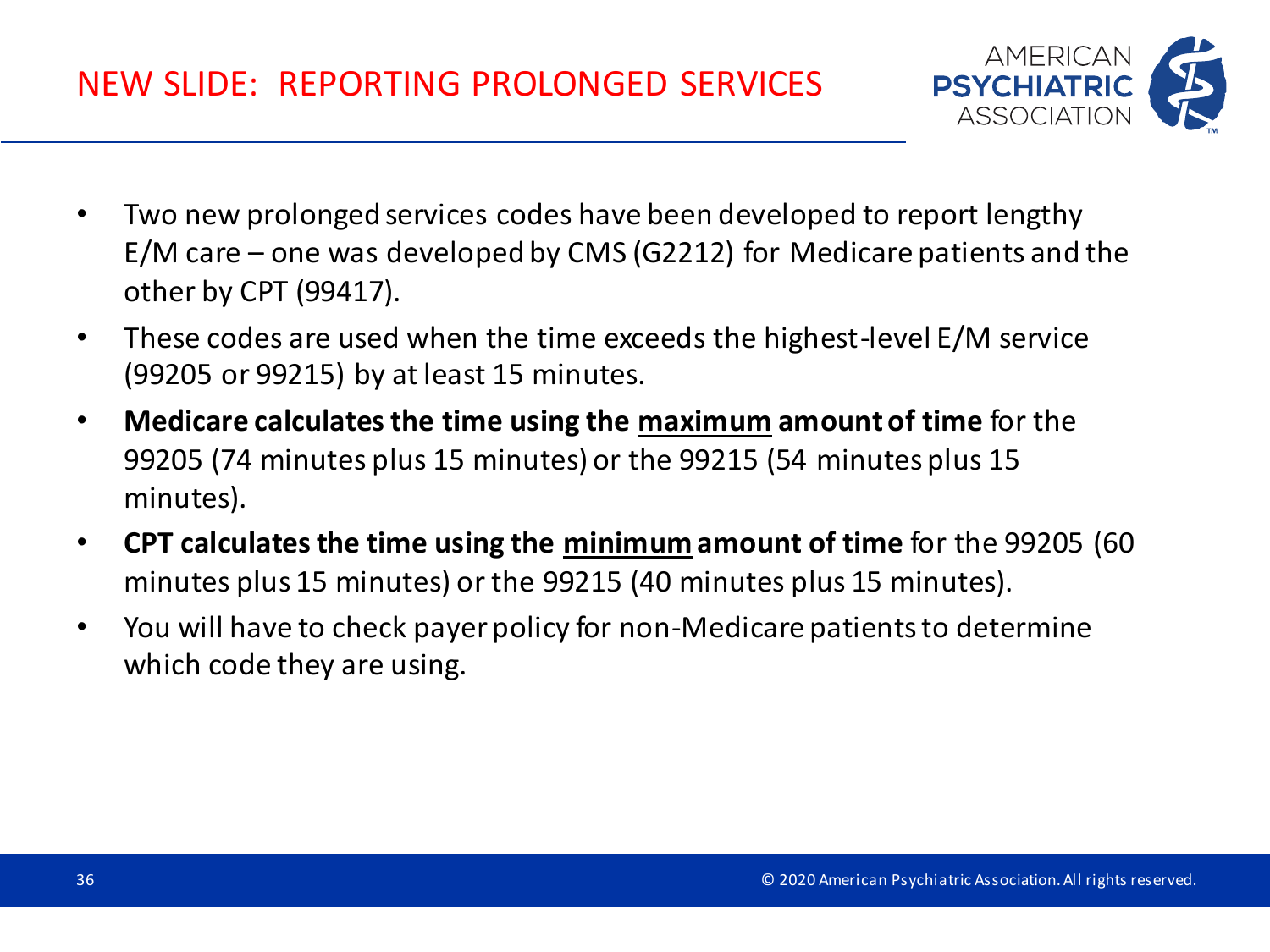### NEW SLIDE: REPORTING MEDICARE **HCPCS CODE G2212** FOR PROLONGED SERVICES



| New Patient Visit (99205; 60-74 minutes)               |                                                               |  |  |
|--------------------------------------------------------|---------------------------------------------------------------|--|--|
| Number of Units (w/ appropriate code)                  | <b>Medicare Requirements for Use of</b>                       |  |  |
| for Total Duration                                     | <b>Code G2212</b>                                             |  |  |
| 99205                                                  | Under 89 minutes                                              |  |  |
| 99205 and one unit                                     | 89-103 minutes                                                |  |  |
| 99205 and two units                                    | 104-118 minutes                                               |  |  |
| 99205 and three (or more) units for each               | 119 minutes or more                                           |  |  |
| 15 minutes                                             |                                                               |  |  |
|                                                        | <b>Established Patient Visit (99215; 40-54 minutes)</b>       |  |  |
| Number of Units (w/ appropriate code)                  | <b>Medicare Requirements for Use of</b>                       |  |  |
| for Total Duration                                     | <b>Code G2212</b>                                             |  |  |
| 99215                                                  | Under 69 minutes                                              |  |  |
| 99215 and one unit                                     | 69-83 minutes                                                 |  |  |
| 99215 and two units                                    | 84-98 minutes                                                 |  |  |
| 99215 and <b>three</b> (or more) <b>units</b> for each | 99 minutes or more                                            |  |  |
| 15 minutes                                             |                                                               |  |  |
| 37                                                     | © 2020 American Psychiatric Association. All rights reserved. |  |  |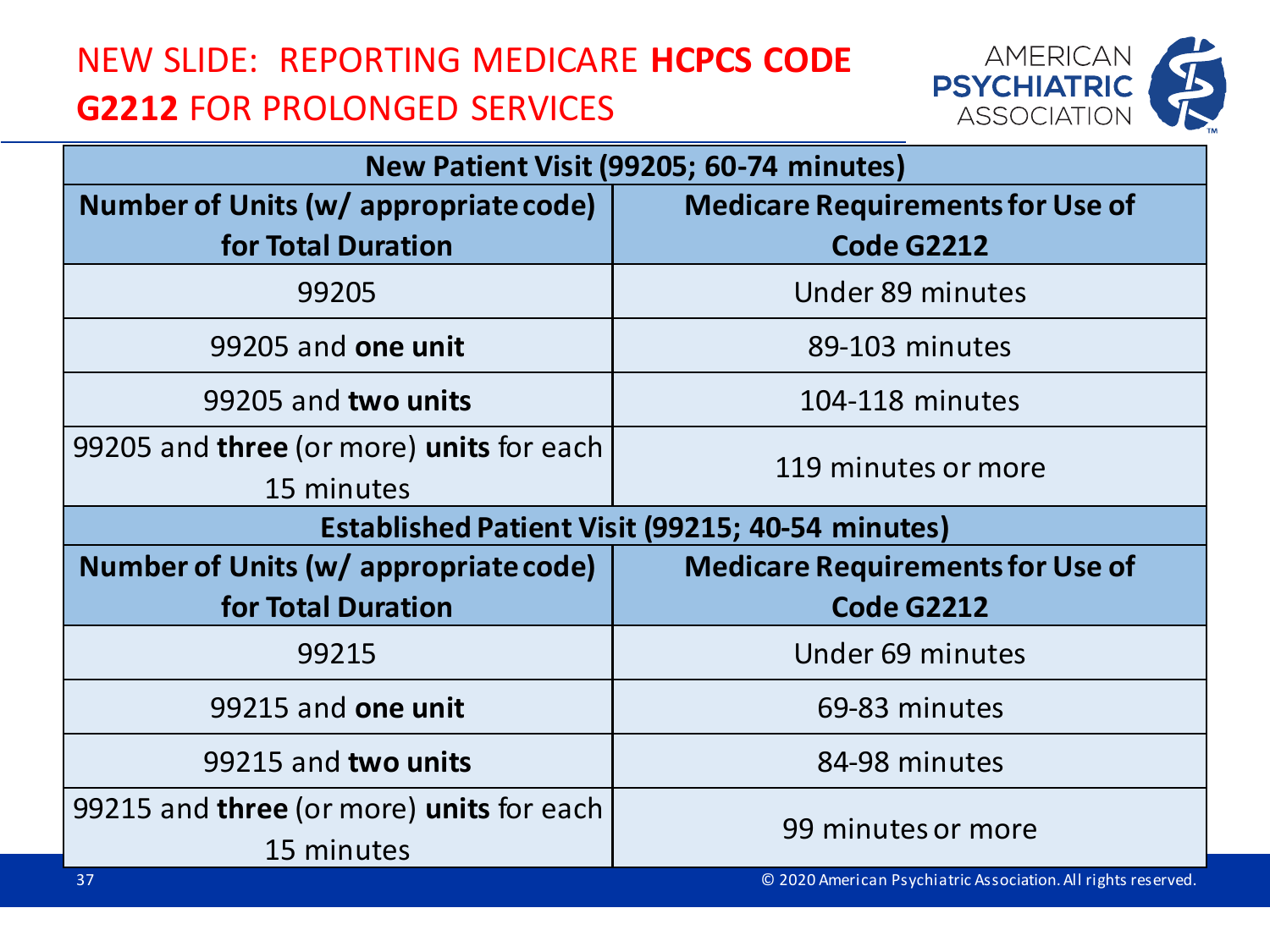### REPORTING **CPT CODE 99417** FOR PROLONGED SERVICES (REVISED)



| New Patient Visit (99205; 60-74 minutes)                |                         |  |  |
|---------------------------------------------------------|-------------------------|--|--|
| Number of Units (w/ appropriate code)                   | <b>CPT Requirements</b> |  |  |
| for Total Duration                                      | for Use of Code 99417   |  |  |
| 99205                                                   | Under 75 minutes        |  |  |
| 99205 and one unit                                      | 75-89 minutes           |  |  |
| 99205 and two units                                     | 90-104 minutes          |  |  |
| 99205 and <b>three</b> (or more) <b>units</b> for each  | 105 minutes or more     |  |  |
| 15 minutes                                              |                         |  |  |
| <b>Established Patient Visit (99215; 40-54 minutes)</b> |                         |  |  |
| Number of Units (w/ appropriate code)                   | <b>CPT Requirements</b> |  |  |
| for Total Duration                                      | for Use of Code 99417   |  |  |
| 99215                                                   | Under 55 minutes        |  |  |
| 99215 and one unit                                      | 55-69 minutes           |  |  |
| 99215 and two units                                     | 70-84 minutes           |  |  |
| 99215 and three (or more) units for each<br>15 minutes  | 85 minutes or more      |  |  |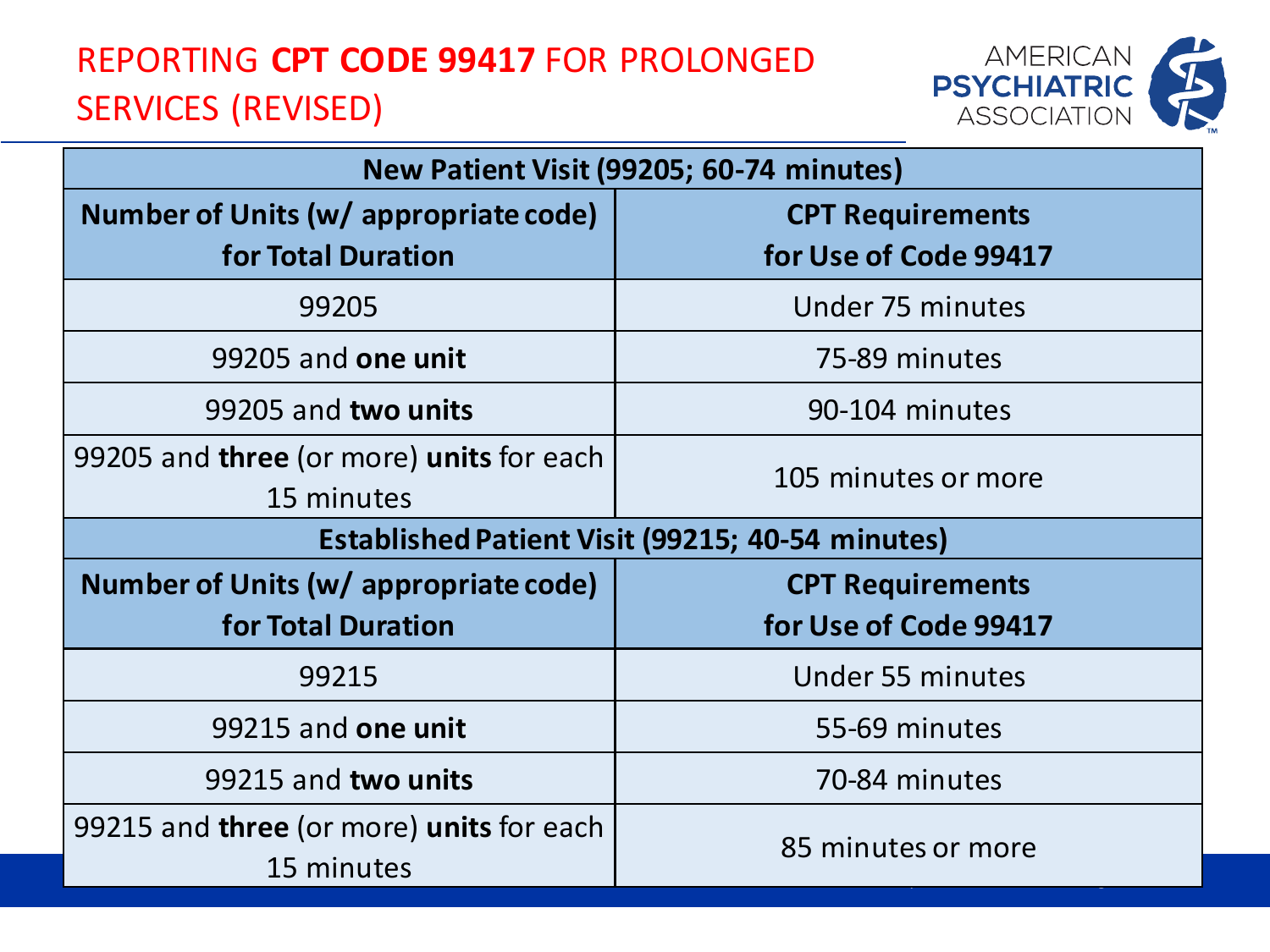



- Most of the time you will be using MDM
- Time will only typically be used when the MDM is low, but the clinician still spent considerable time with the patient
- Can not use time when also billing psychotherapy add-on
- How do you audit time can't really but likely best if summarize activities
- Time counted is only the time of the billing provider (attending, resident example)
- Assessment and plan (MDM) is really what should be thought about and documented.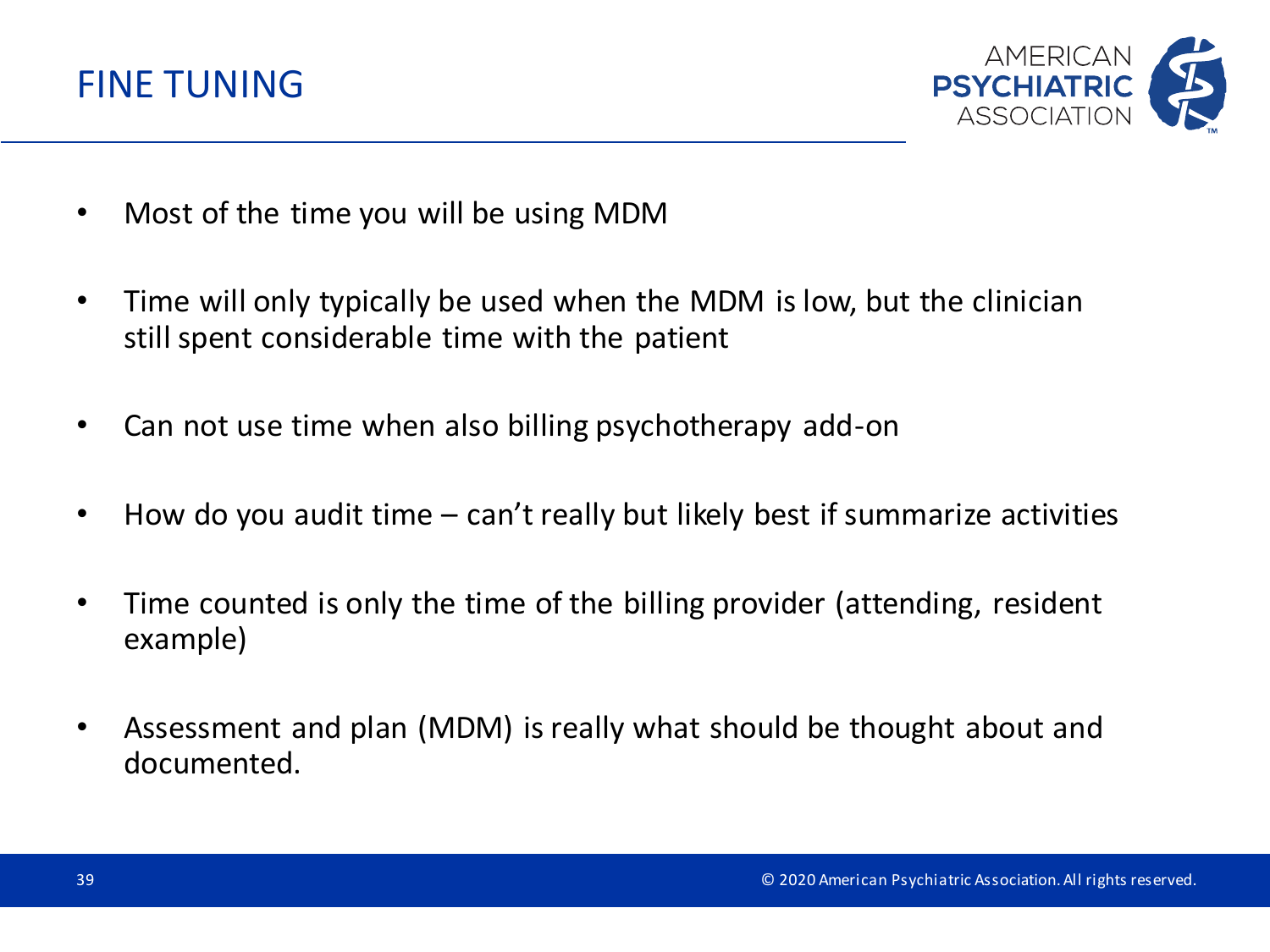

Medical leadership for mind, brain and body.

## RELATED ITEMS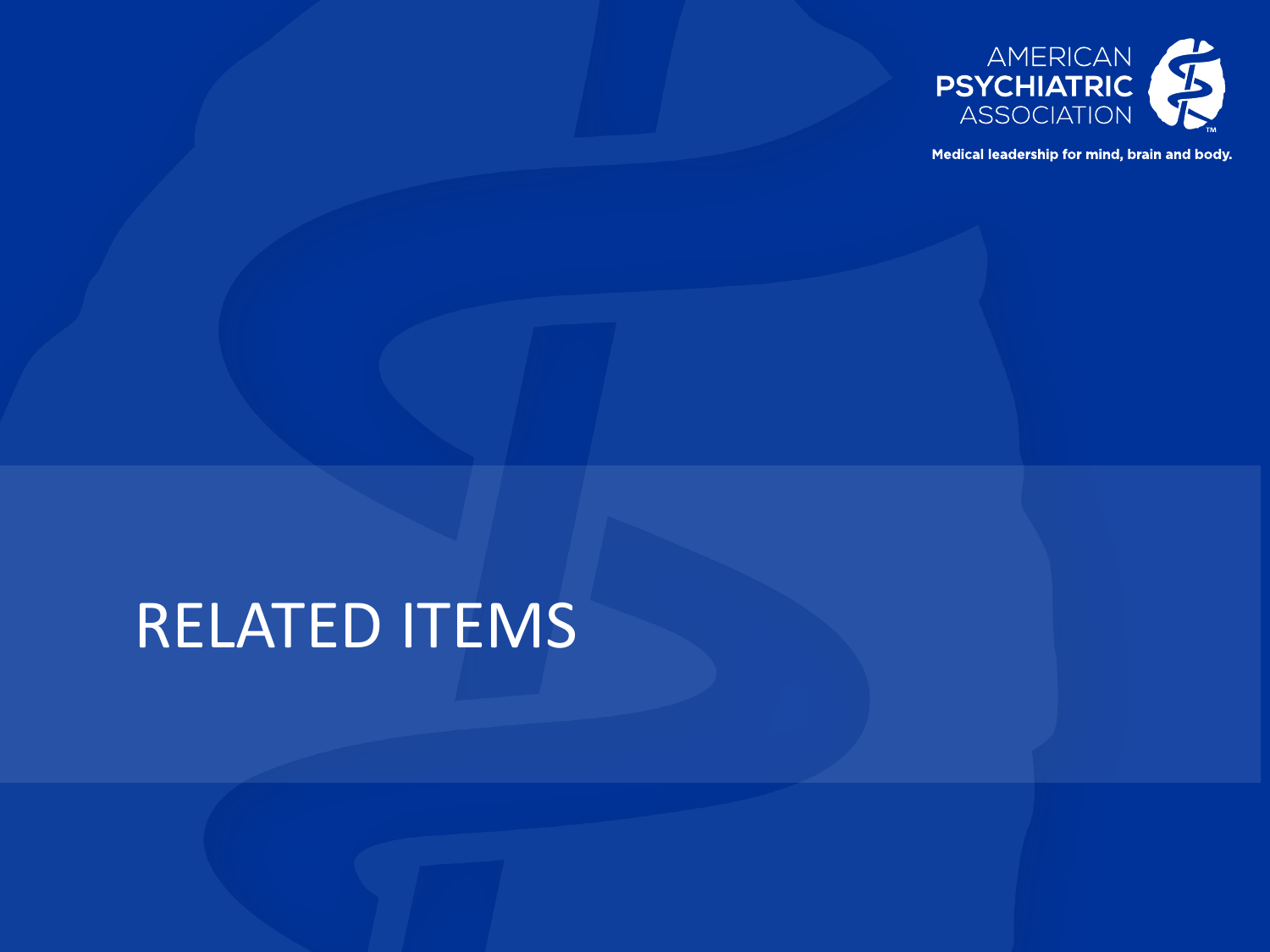## INTERACTIVE COMPLEXITY FOR E/M SERVICES – GPC1X



• GPC1X: Visit complexity inherent to E/M associated with primary medical care services that serve as the continuing focal point for all needed health care services

#### Medicare Proposed Rule on 2021 Medicare PFS

"Also we finalized separate payment for HCPCS code GPC1X, to provide payment for visit complexity inherent to evaluation and management associated with medical care services that serve as the continuing focal point for all needed health care services and/or with medical care services that are part of ongoing care related to a patient's single, serious, or complex chronic condition….We continue to believe that the time, intensity, and PE involved in furnishing services to patients on an ongoing basis that result in a comprehensive, longitudinal, and continuous relationship with the patient and involves delivery of team-based care that is accessible, coordinated with other practitioners and providers, and integrated with the broader health care landscape, are not adequately described by the revised office/outpatient E/M visit code set. We believe the inclusion of HCPCS add-on code GPC1X appropriately recognizes the resources involved when practitioners furnish services that are best-suited to patients' ongoing care and potentially evolving illness. We also believe the work reflected in HCPCS add-on code GPC1X is inherently distinct from existing coding that describes preventive and care management services."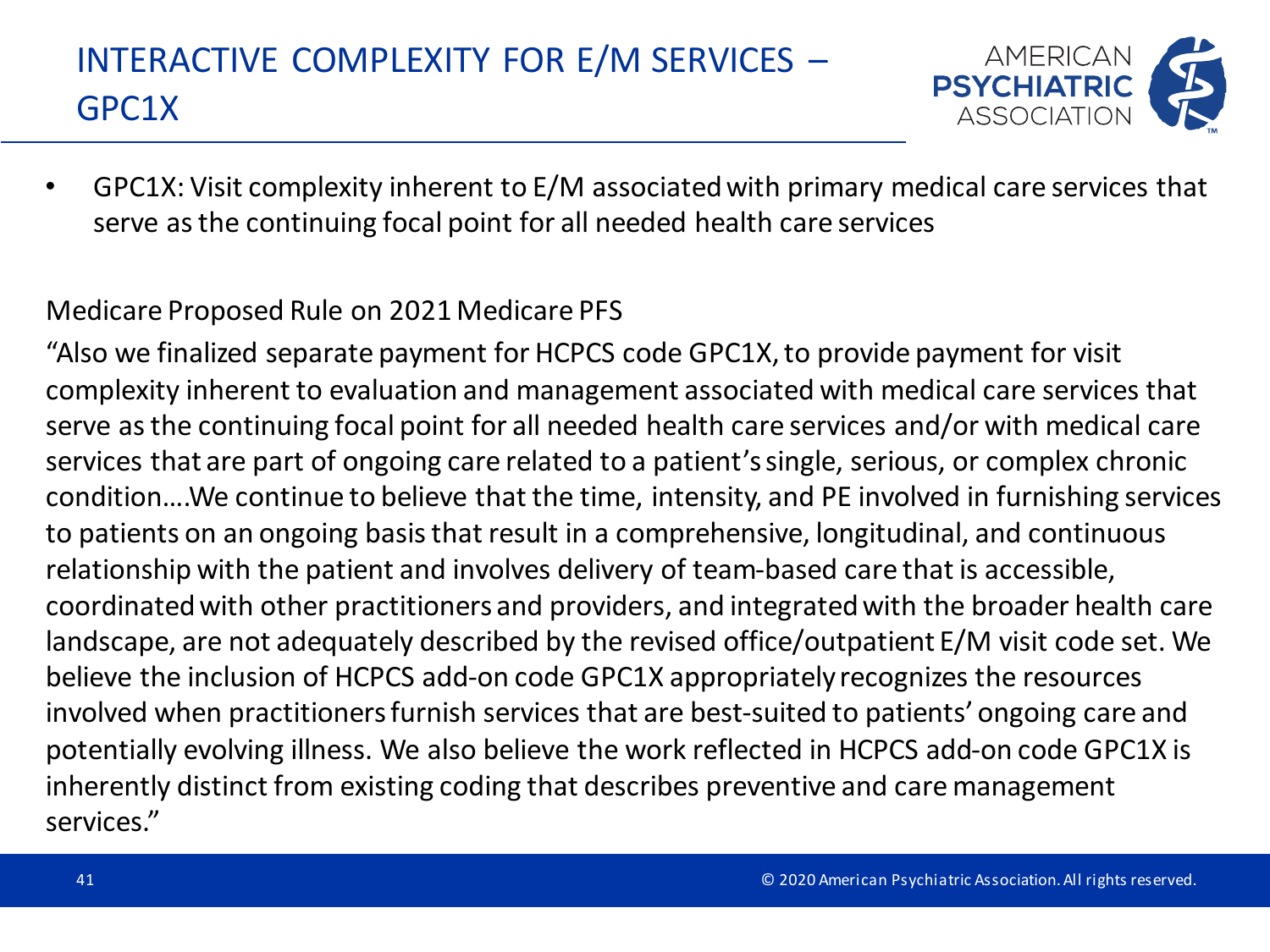

Under the HIPAA Privacy Rule, patients have always had the right to inspect or request their record, with the exception of psychotherapy notes, which are afforded extra protection under HIPAA. These must be stored separately from the rest of the medical record (including separately from a "progress note"), whether this is achieved electronically or physically in a paper record.

### For more information

• https://www.hhs.gov/hipaa/for-professionals/faq/2088/does-hipaaprovide-extra-protections-mental-health-information-comparedother-health.html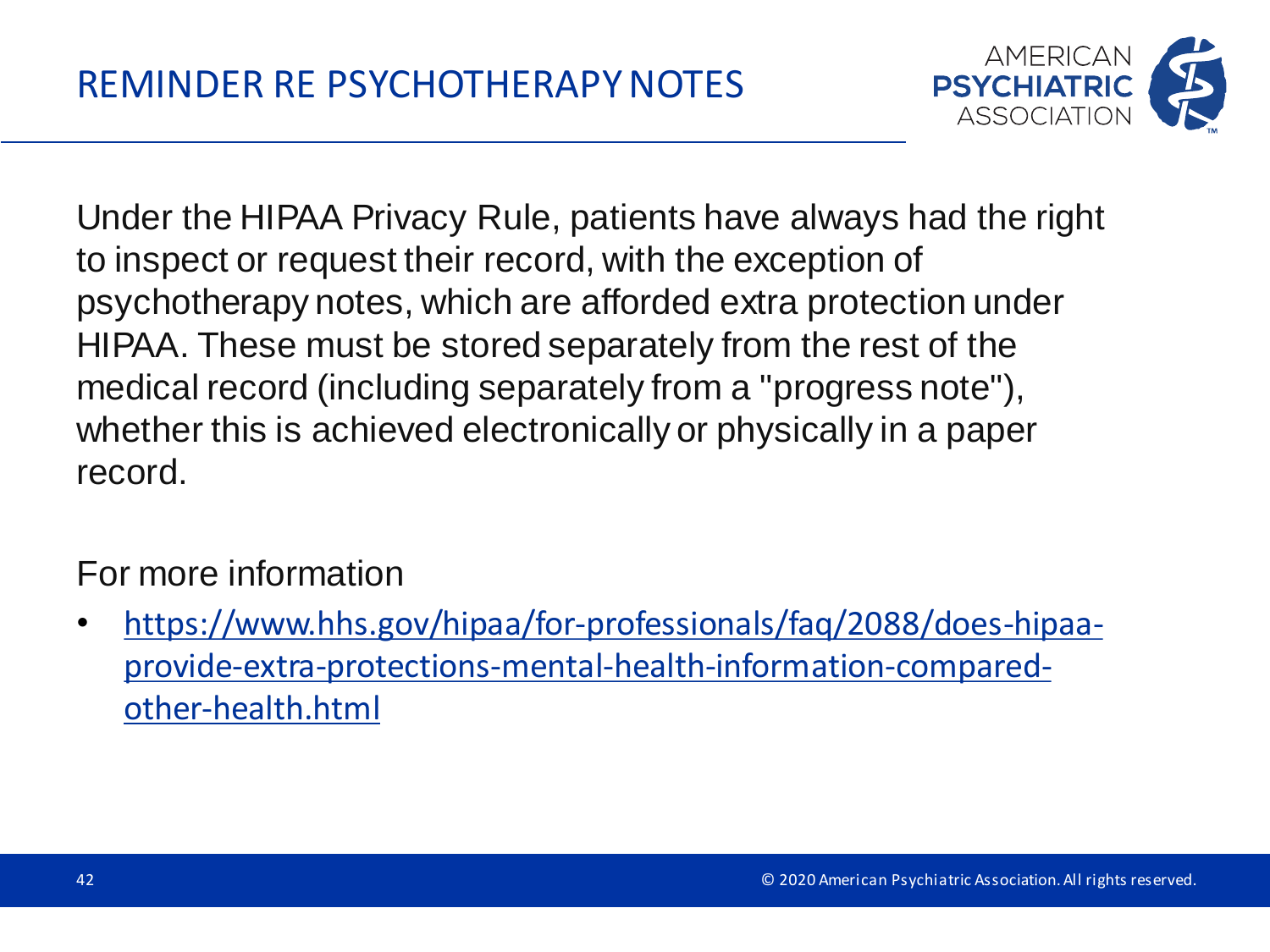

Medical leadership for mind, brain and body.

## APA RESOURCES